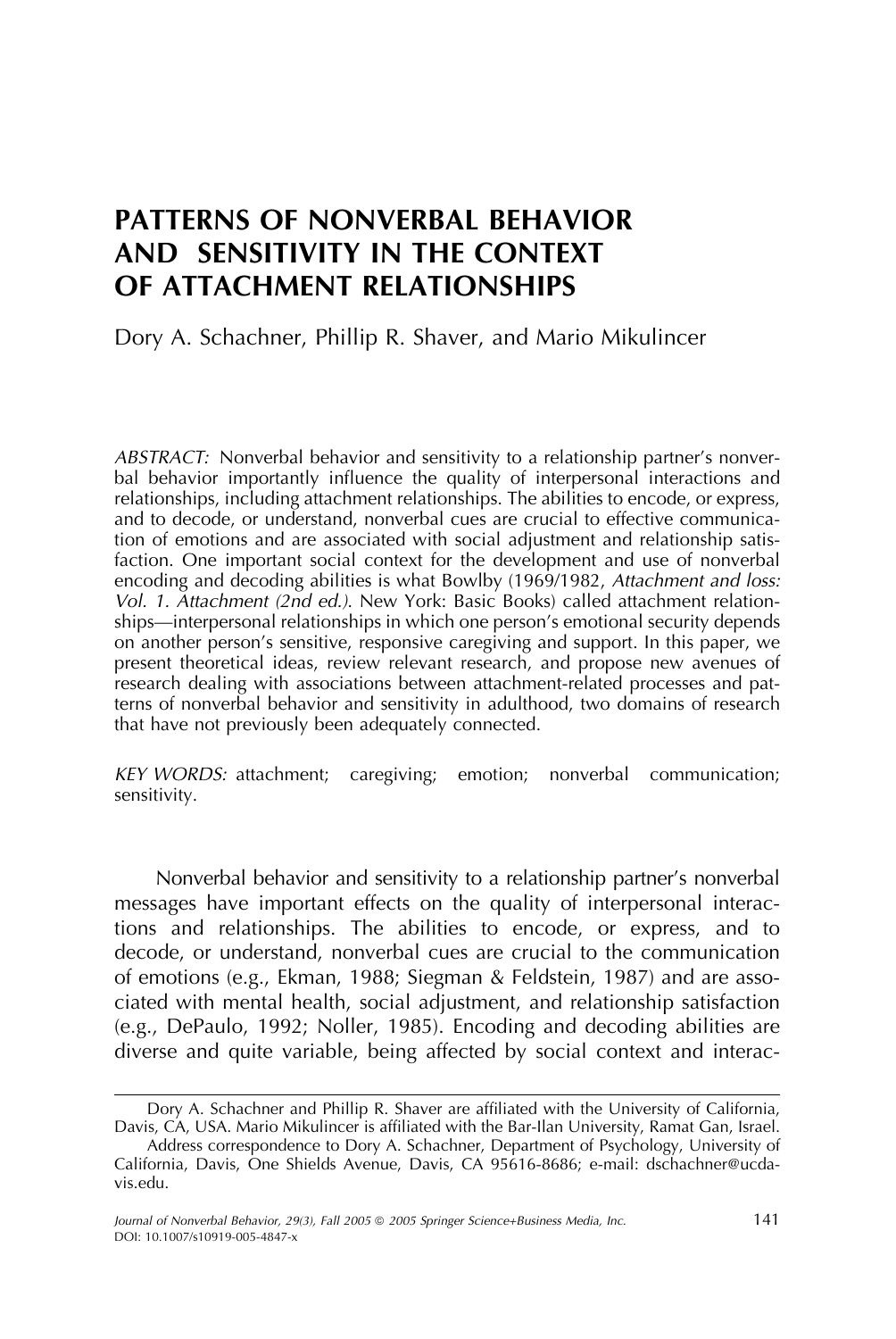tants' social roles (Snodgrass, 1985). They apply to a variety of content domains, including personal dispositions, behaviors, internal states, interpersonal intentions, self-presentational strategies, and social relations (Bernieri, 2001). Although their developmental origins have not been fully established, these abilities obviously arise in the context of close relationships and can be affected by the quality of these relationships across the life span.

One important social context for the development of nonverbal encoding and decoding abilities is what Bowlby (1969/1982) called attachment relationships—interpersonal relationships in which one person's emotional security depends on another person's sensitive, responsive support and caregiving. In this paper, we present theoretical ideas, review relevant research, and propose new avenues of research dealing with associations between attachment-related processes and patterns of nonverbal expression skills and nonverbal sensitivity in adulthood. We begin with a brief overview of attachment theory and its applications to the study of adult relationships.

## Theory and Research on Attachment Processes in Adulthood

In his classic trilogy, Bowlby (1969/1982, 1973, 1980) argued that human infants are born with a repertoire of behaviors (attachment behaviors) designed to assure proximity to supportive others (attachment figures), which increases the probability that they will be protected from physical and psychological threats. Bowlby argued that these proximity-seeking behaviors are organized by an attachment behavioral system, which emerged over the course of evolution because it increased the likelihood of survival and reproduction on the part of primates born with immature capacities for defense. Although the attachment system is most critical during the early years of life, Bowlby (1988) claimed that it is active across the entire life span and is manifested in the seeking of support and thoughts of being loved and valued by relationship partners even during adulthood.

Bowlby (1973) also described important individual differences in attachment-system functioning that are learned during interactions with attachment figures. Interactions with attachment figures who are available and responsive in times of need promote a sense of security (expectations that key people will be available and supportive in times of need) and cause people to rely more confidently on support seeking as a distressregulation strategy. When a person's attachment figures are not reliably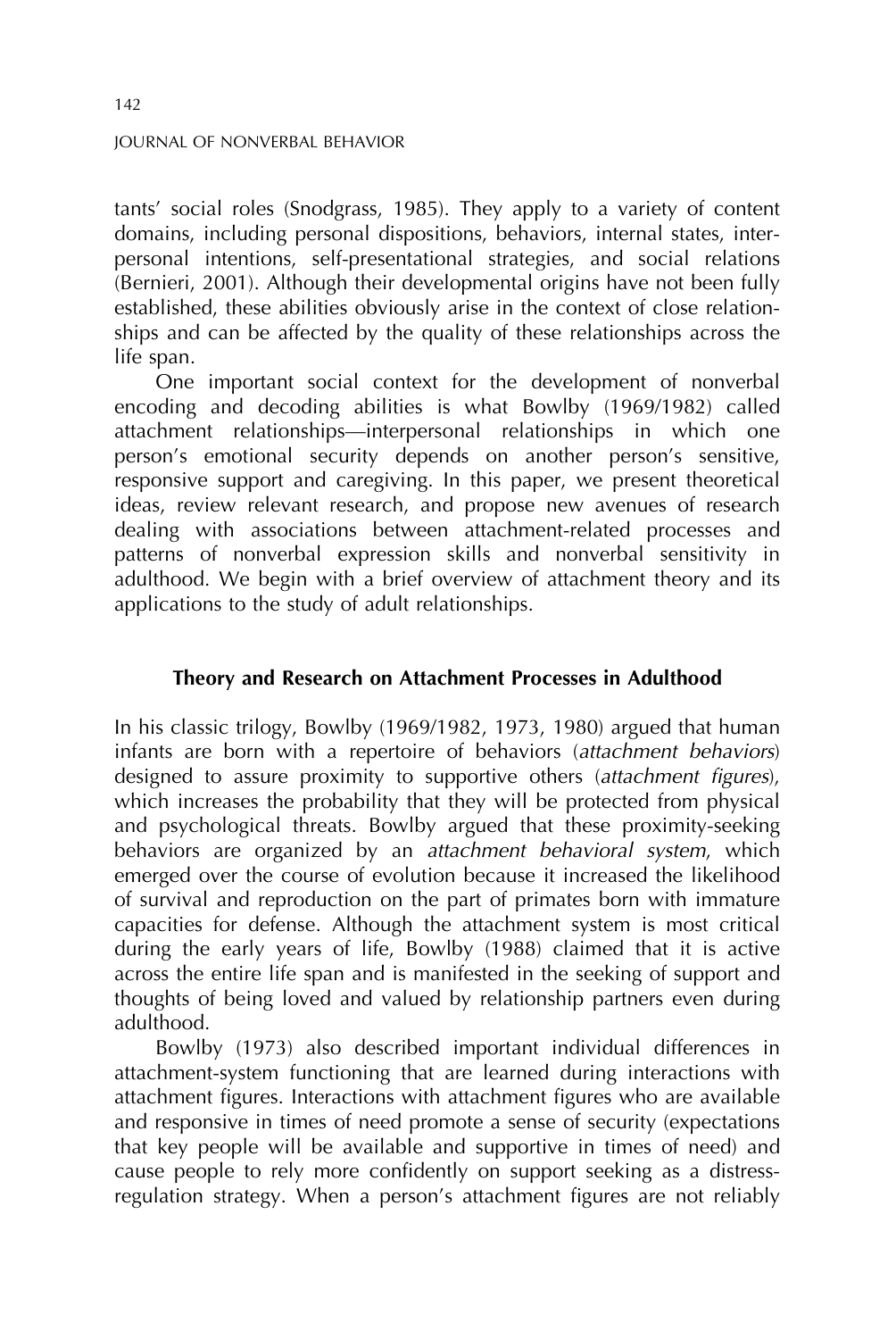available and supportive, however, a sense of security is not attained and strategies of affect regulation other than confident proximity seeking get reinforced. These secondary strategies—called hyperactivation or deactivation of the attachment system (Cassidy & Kobak, 1988)—are the major forms of insecure attachment (Mikulincer & Shaver, 2003).

Beyond characterizing individual differences in attachment-system functioning during and following specific interactions with attachment figures, Bowlby (1973) proposed that such interactions can have enduring, long-term effects on personality development which are mediated by mental representations he called ''attachment working models.'' According to Bowlby (1982/1969), actual interactions with attachment figures are stored in memory in the form of mental representations of attachment figures' responses (working models of others) as well as representations of the self's efficacy and value (working models of self). These working models allow a person to predict future interactions with the partner and design new proximity-seeking attempts without rethinking each one from the beginning.

In studies of adolescents and adults, tests of these theoretical ideas have generally focused on a person's attachment style—the systematic pattern of relational expectations, emotions, and behaviors that results from a particular history of attachment experiences (Fraley & Shaver, 2000). Initially, research on adult attachment styles was based on Hazan and Shaver's (1987) three-category typology—secure, avoidant, and anxious—which was modeled on the major patterns of infant–mother attachment described by Ainsworth, Blehar, Waters, and Wall (1978). Subsequent studies revealed, however, that these styles are more appropriately conceptualized as regions in a two-dimensional space defined by attachment anxiety and attachment avoidance (e.g., Brennan, Clark, & Shaver, 1998; Fraley & Waller, 1998). This two-dimensional space can be seen as forming four categories, described by Bartholomew (1990): secure (low anxiety and low avoidance), preoccupied (high anxiety and low avoidance), dismissive (low anxiety and high avoidance), and fearful (high anxiety and high avoidance). Today, adult attachment researchers (e.g., Brennan et al., 1998) are moving toward a consensus on two continuous dimensions, anxiety and avoidance, partly because they are consistently obtained in factor analyses of attachment measures and partly because Fraley and Waller (1998) showed convincingly that dimensional representations of adult attachment style are more accurate than categorical representations.

The first dimension, typically called attachment avoidance, reflects the extent to which a person distrusts relationship partners' goodwill and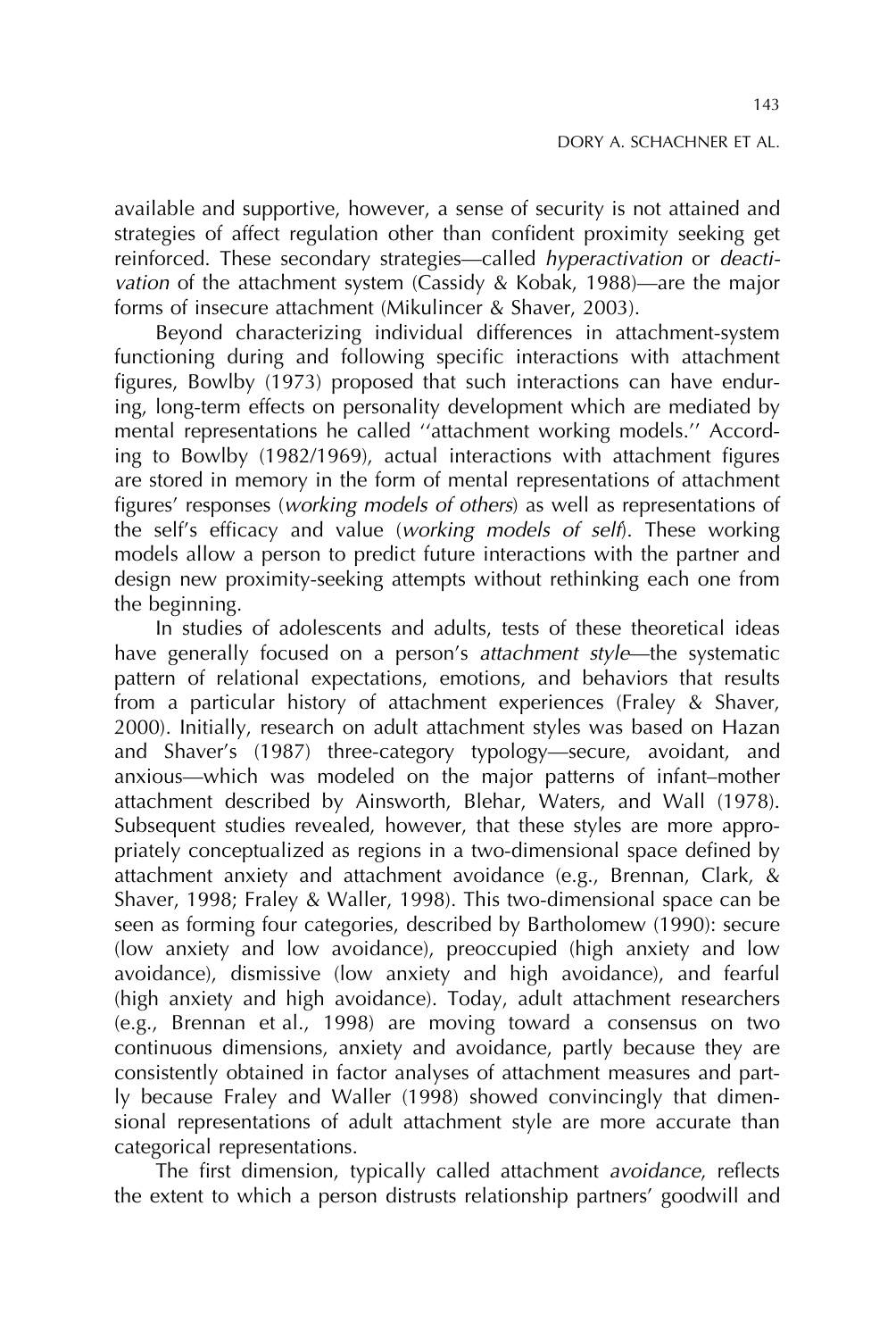strives to maintain self-reliance and emotional distance from partners. The second dimension, typically called attachment anxiety, reflects the degree to which a person worries that a partner will not be available in times of need. People who score relatively low on both dimensions are said to be secure or to have a strong sense of security. The two dimensions can be measured with reliable and valid self-report scales (e.g., Brennan et al., 1998) and are associated in theoretically predictable ways with relationship quality and adjustment (see Feeney, 1999; Shaver & Clark, 1994; Shaver & Hazan, 1993, for reviews). Throughout the remainder of this article we will refer to people with secure, anxious, or avoidant attachment styles, or people who are relatively secure, anxious, or avoidant. Although our categorical shorthand can misleadingly foster typological thinking, we will always be referring to fuzzy regions in a two-dimensional space in which people are continuously distributed.

Based on an extensive review of adult attachment research, we (Mikulincer & Shaver, 2003) proposed a three-component process model of the attachment system's operation in adulthood. The first component of the model concerns the monitoring and appraisal of threatening events and the consequent activation of the attachment system. The second component involves appraisal of the availability of attachment figures, is responsible for variations in the sense of attachment security, and therefore is important for distinguishing between securely and insecurely attached individuals. The third component concerns appraisal of the viability and therefore desirability of proximity seeking as a means of coping with attachment insecurity. It is responsible for variations in the use of hyperactivating or deactivating strategies of affect regulation, and is important for distinguishing between individuals who score high on attachment anxiety and those who score high on avoidant attachment.

Following Bowlby (1969/1982), we assume that the monitoring of events, whether they are generated internally (in imagination, in the body) or through interactions with the environment, results in activation of the attachment system when a potential or actual threat to one's sense of security is encountered. This activation is manifest in efforts to seek and/or maintain actual or symbolic proximity to external or internalized attachment figures. Once the attachment system is activated, an affirmative answer to the implicit or explicit question, ''Is an attachment figure available and likely to be responsive to my needs?'' heightens the accessibility of the sense of attachment security and promotes feelings that the world is generally a safe place, that attachment figures are generally helpful when called upon, and that it is possible to explore the environment curiously and to engage effectively with other people. When an attachment figure is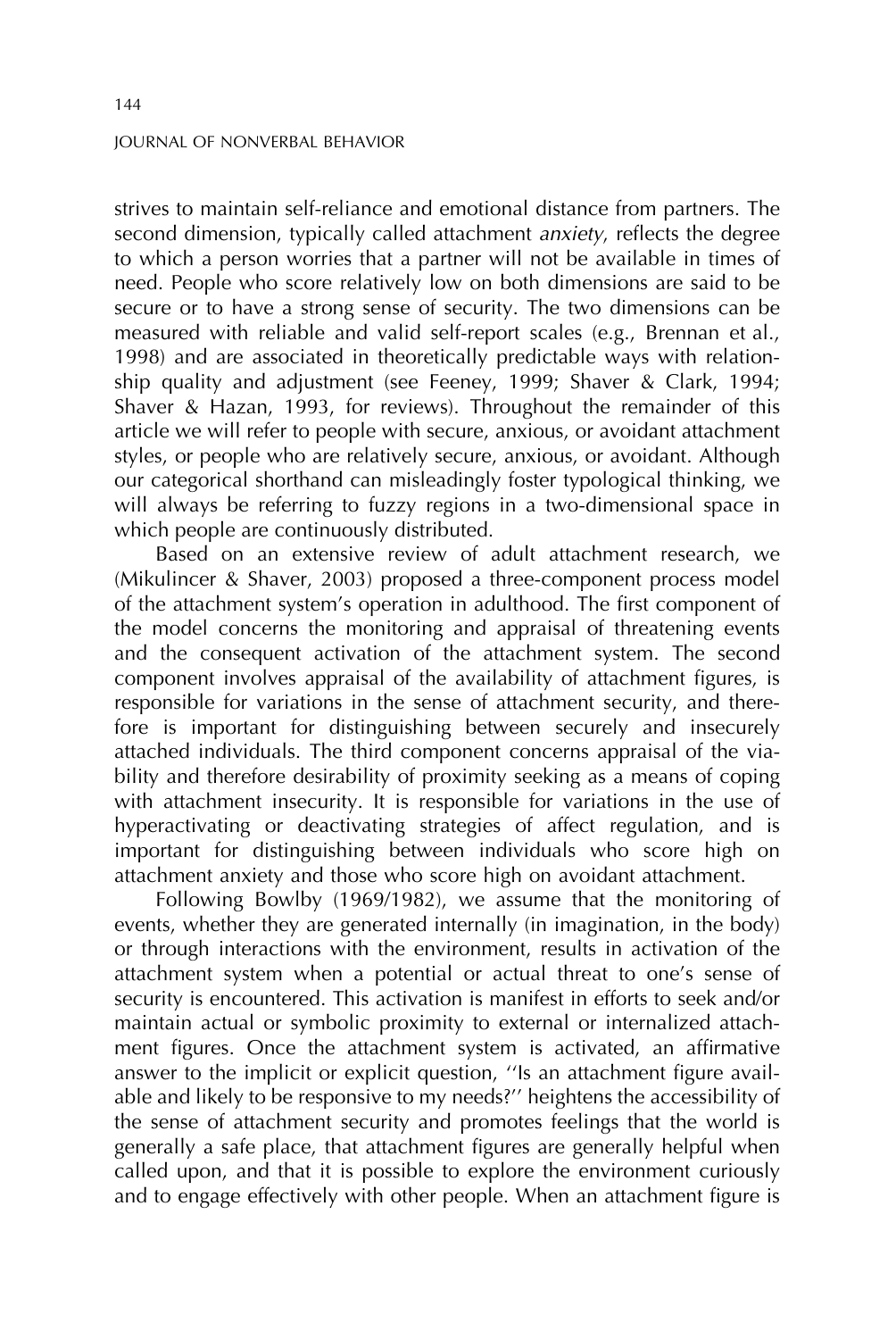available and supportive, a person learns that acknowledgment and display of distress elicit supportive responses from others, that (given the proven availability of others to help when necessary) one's own actions are often able to reduce distress and remove obstacles, and that turning to others when threatened usually results in enhanced coping. These kinds of experiences increase both self-confidence and confidence in attachment figures' willingness and ability to provide effective support.

Perceived unavailability of an attachment figure results in attachment insecurity, which compounds the distress arising from an appraised threat. This state of insecurity forces a decision about the viability of proximity seeking as a protective strategy. When proximity seeking is appraised as viable or essential, people adopt hyperactivating attachment strategies, which include intense efforts to attain proximity to attachment figures and ensure their attention and support. This response comes about in relationships where the attachment figure is sometimes responsive but only unreliably so, placing the attached person on a partial reinforcement schedule that seems to reward persistence of energetic, strident, noisy proximity-seeking attempts, because they sometimes appear to succeed. In such cases, people compulsively seek proximity and protection, become hypersensitive to signs of possible rejection or abandonment, and are prone to ruminating on personal deficiencies and threats to relationships. These concomitants of attachment-system activation account for many of the psychological correlates of attachment anxiety (Mikulincer & Shaver, 2003).

Appraising proximity seeking as unlikely to alleviate distress results in the adoption of deactivating strategies, manifested in distancing oneself from stimuli and events that activate the attachment system. These strategies seem to develop in relationships with figures who disapprove of and punish closeness and expressions of need or vulnerability. In such relationships, an individual learns to expect better outcomes if signs of need and vulnerability are hidden or suppressed, proximity-seeking efforts are weakened or blocked, and the attachment system is deactivated despite a sense of security not being achieved. The primary goal of deactivating strategies is to keep the attachment system turned off or down-regulated to avoid frustration and distress caused by attachment-figure unavailability. This deactivation requires denying attachment needs, steering clear of closeness and interdependence in relationships, and distancing oneself from threats that can cause unwanted activation of the attachment system. These concomitants of deactivation account for the documented manifestations of avoidant attachment (Mikulincer & Shaver, 2003).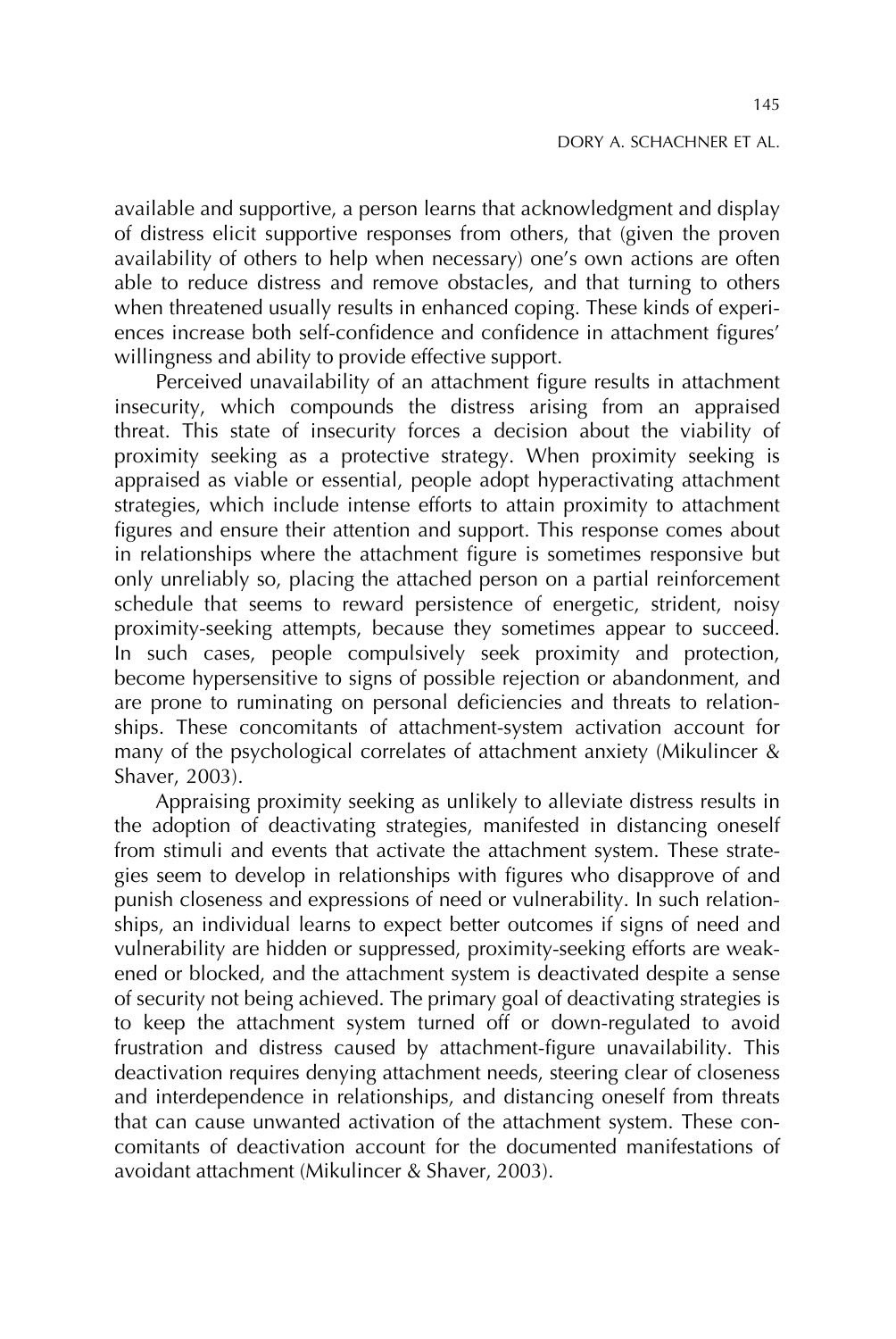# The Interface of Attachment Processes and Patterns of Nonverbal Behavior and Sensitivity

The issue of sensitive, accurate understanding of an infant's needs is at the heart of Bowlby and Ainsworth's attachment theory. These theorists used the sensitivity construct to explain how a parent's behavior shapes a child's attachment orientation, which in turn forms the basis of the child's subsequent thoughts, feelings, and behaviors in close relationships. In a meta-analysis of studies of the role of maternal sensitivity as a mediator of the association between parents' ''state of mind with respect to attachment'' (as indexed by the Adult Attachment Interview, or AAI; Hesse, 1999) and infants' attachment orientation as assessed in Ainsworth et al.'s (1978) Strange Situation procedure, van IJzendoorn (1995) found considerable evidence for the importance of parental sensitivity as a mediator. Because infants are largely preverbal, parental sensitivity must, at least in a child's early years, be conveyed nonverbally through gazing, smiling, gentle touch, soft voice, and behavioral synchrony. Even if the parents use words, which of course they do, the meanings of the words are not understood by the child, except through accompanying paralinguistic cues, facial expressions, patterns of touch, and so on. In fact, Rosenthal, Hall, DiMatteo, Rogers, and Archer (1979) reported that mothers of preverbal children scored higher on a test of nonverbal sensitivity (the Profile of Nonverbal Sensitivity, or PONS) than matched married women with no children.

Patterns of nonverbal encoding and expression of feelings, attitudes, and needs are also crucial for assessing infants' attachment styles in the Strange Situation (Ainsworth et al., 1978). In this well-known laboratory assessment procedure, attachment style is determined by systematically coding nonverbal behaviors, such as facial expressions, gestures, and movements toward or away from an attachment figure. Infants are classified as securely attached if they express nonverbal signals of comfort with their mothers, positive facial expressions, and moderate amounts of proximity seeking and physical contact. Infants are classified as avoidant if they express nonverbal signals of discomfort with their mothers and do not seek proximity or physical contact. Infants are classified as anxiously attached if they display nonverbal signs of ambivalence concerning proximity seeking—that is, crying to be picked up, clinging when picked up, but also struggling, kicking, or resisting while continuing to cry angrily and to display negative facial expressions.

In contrast to investigators of infant–parent attachment, adult attachment researchers have not paid much attention to patterns of nonverbal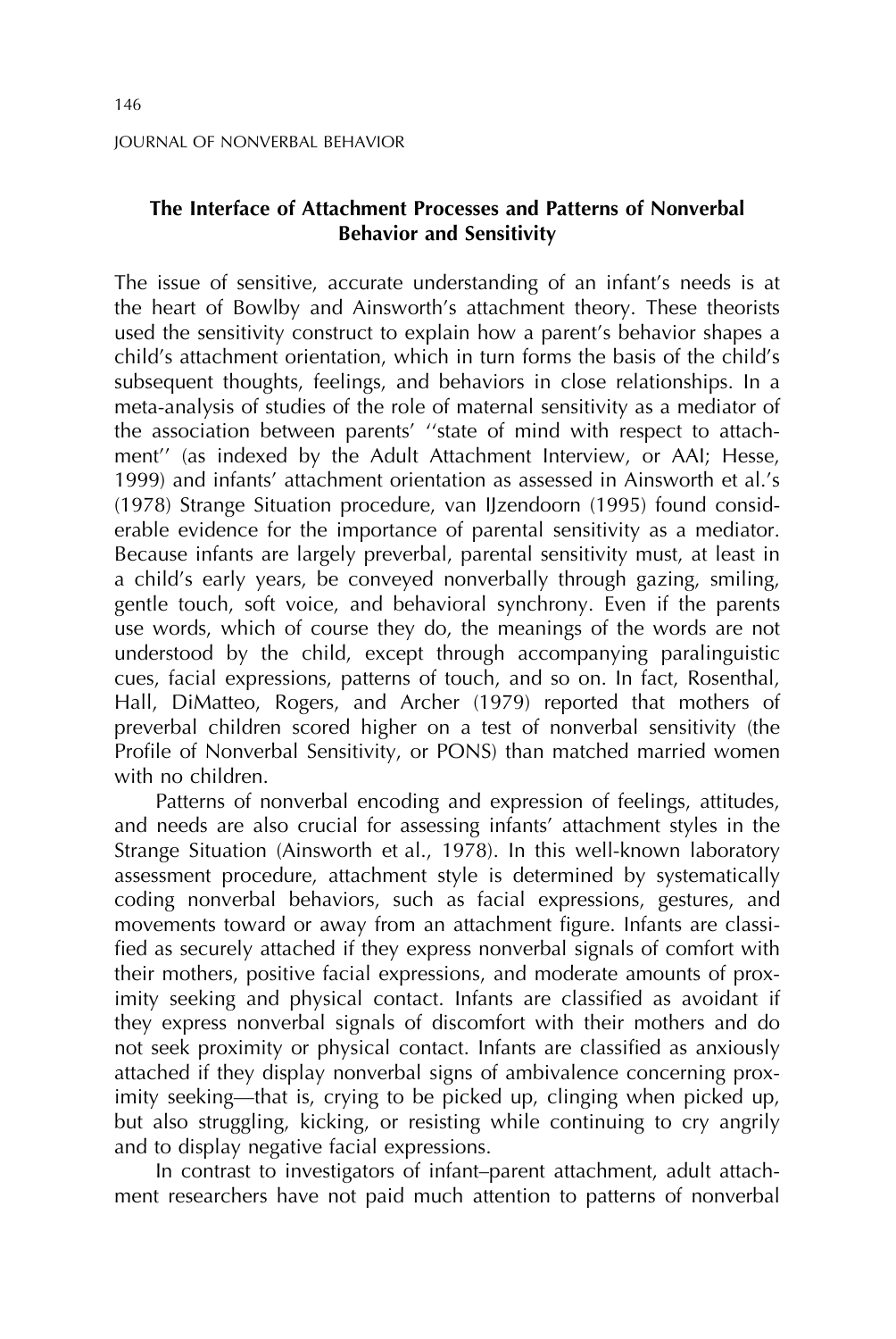behavior and sensitivity. Research using the AAI (summarized by Hesse, 1999) is based on typed interview transcripts rather than behavioral observations of adults, and research by personality-social psychologists using questionnaire measures of adult attachment has focused on other self-report measures, mental processes recorded in experimental settings, and relationship outcomes rather than nonverbal behavior (although there are important and interesting exceptions, reviewed later in the present article). Nevertheless, consideration of the primary aim of the attachment system (which Bowlby, 1969/1982, called its ''set-goal'')—proximity in the service of safety—and the strategies used to attain this goal causes us to believe that attachment-related processes in adulthood will be closely linked with nonverbal behavior.

According to Bowlby (1969/1982), proximity seeking is the natural, or primary strategy of the attachment system when a person is threatened and desires protection or support. This strategy encompasses a wide range of behaviors that accomplish the same general goal (attainment of proximity to a responsive attachment figure) and serve a similar adaptive function (protection from danger, stress, and threats). Both theory and published research suggest that this strategy also includes nonverbal behaviors that signal a person's need for support and protection, as well as heightened attention to attachment figures' nonverbal signals of availability and responsiveness. That is, it is likely that attachment behaviors also include the emission and detection of nonverbal signals. In fact, Bowlby (1969/ 1982) used the term ''signal'' throughout his writings on the prototypical relationship between an infant and its mother, and by using terms like ''sensitivity'' and ''sensitive responsiveness,'' he implied that accurate reception of an infant's nonverbal signals is a crucial part of competent caregiving.

The emission of distress signals in the presence of an actual or potential attachment figure should increase the likelihood that this person will serve as what Bowlby (1969/1982) called a ''safe haven'' (i.e., reliably providing protection, comfort, support, and relief in times of need) and ''secure base'' (i.e., allowing a child or adult relationship partner to pursue non-attachment goals in a safe environment) for the child. Although signal emission (e.g., gazing longingly, calling, crying, clinging) seems to be an innate output of the attachment system, it is shaped in certain ways by interactions with specific attachment figures (e.g., Cassidy, 1994; Tronick, 1989). In these interactions, a child learns how to express needs and feelings more effectively, thereby eliciting a particular partner's caregiving responses and avoiding punishing reactions from caregivers who do not like certain kinds of displays.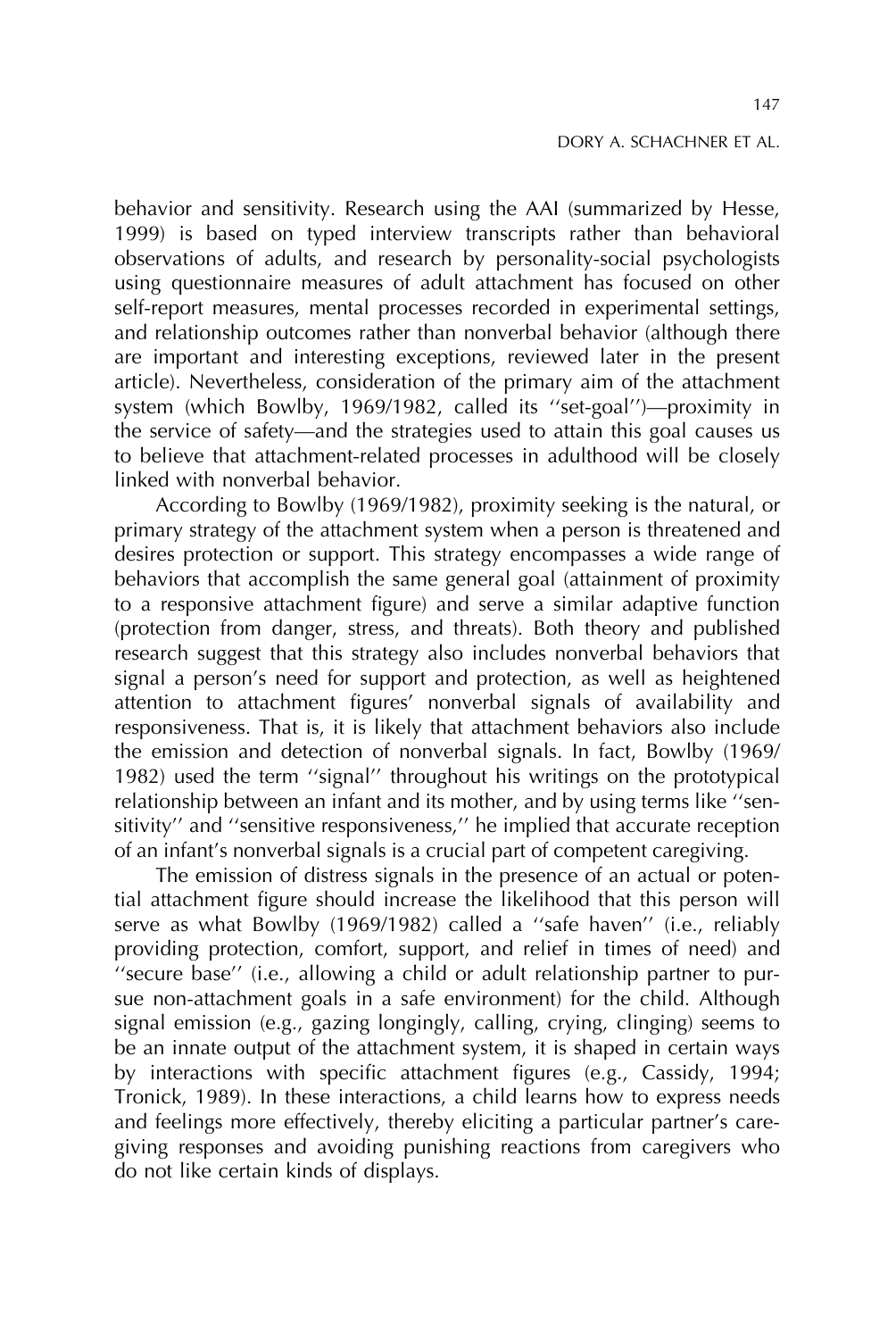Bowlby (1969/1982) proposed that the attachment system operates in a ''goal-corrected'' manner. That is, a child evaluates the progress he or she is making toward achieving the set-goal of security and corrects behaviors when necessary to produce a more effective action sequence. This goal-corrected adjustment of attachment behavior requires monitoring, appraisal, and understanding of (a) the attachment figure's responses to proximity-seeking attempts and (b) the actual or potential effectiveness of the chosen behaviors in a given context. These cognitive operations require that the child attend carefully to the attachment figure's responses and be sensitive to verbal and nonverbal signals emitted by this person in response to one's proximity-seeking bids. Again, although these processes seem to be innate components of the attachment system, interactions with attachment figures offer opportunities to adapt generic forms to the idiosyncrasies of a child's care providers. Within attachment theory, this learning process is considered to be an important part of personality development (Waters, Posada, Crowell, & Lay, 1994).

Given this line of reasoning, we suspect that interactions with attachment figures are important contexts for the development of two different, though interrelated, nonverbal abilities—encoding and decoding of nonverbal cues. Whereas encoding of nonverbal cues involves an ability to emit accurate nonverbal messages about one's needs, feelings, and thoughts (e.g., Buck, 1984; DePaulo & Friedman, 1998; Notarius & Levenson, 1979), decoding of nonverbal cues, or nonverbal sensitivity, involves an ability to detect, accurately perceive, understand, and respond appropriately to another person's nonverbal expressions of needs, intentions, feelings, thoughts, and social roles (e.g., Bernieri, 2001; DePaulo & Friedman, 1998). Having focused in our research on individual differences in the functioning of the attachment system (Mikulincer & Shaver, 2003), we now hypothesize that those individual differences are manifested in the two main kinds of nonverbal skill. In particular, we propose that high-level functioning of the attachment system—i.e., being able to effectively mobilize support from an attachment figure—implies that a person (a) has learned interpretable, efficacious ways of expressing inner states and eliciting others' support, and (b) is sensitive to, and relatively accurate in, interpreting attachment figures' messages concerning availability and responsiveness.

Although these issues have not yet been extensively investigated by us or other adult-attachment researchers, there are some studies relevant to mapping connections between attachment-system functioning and the abilities to encode and decode nonverbal cues in adulthood. In the following sections we will focus on each of the three main components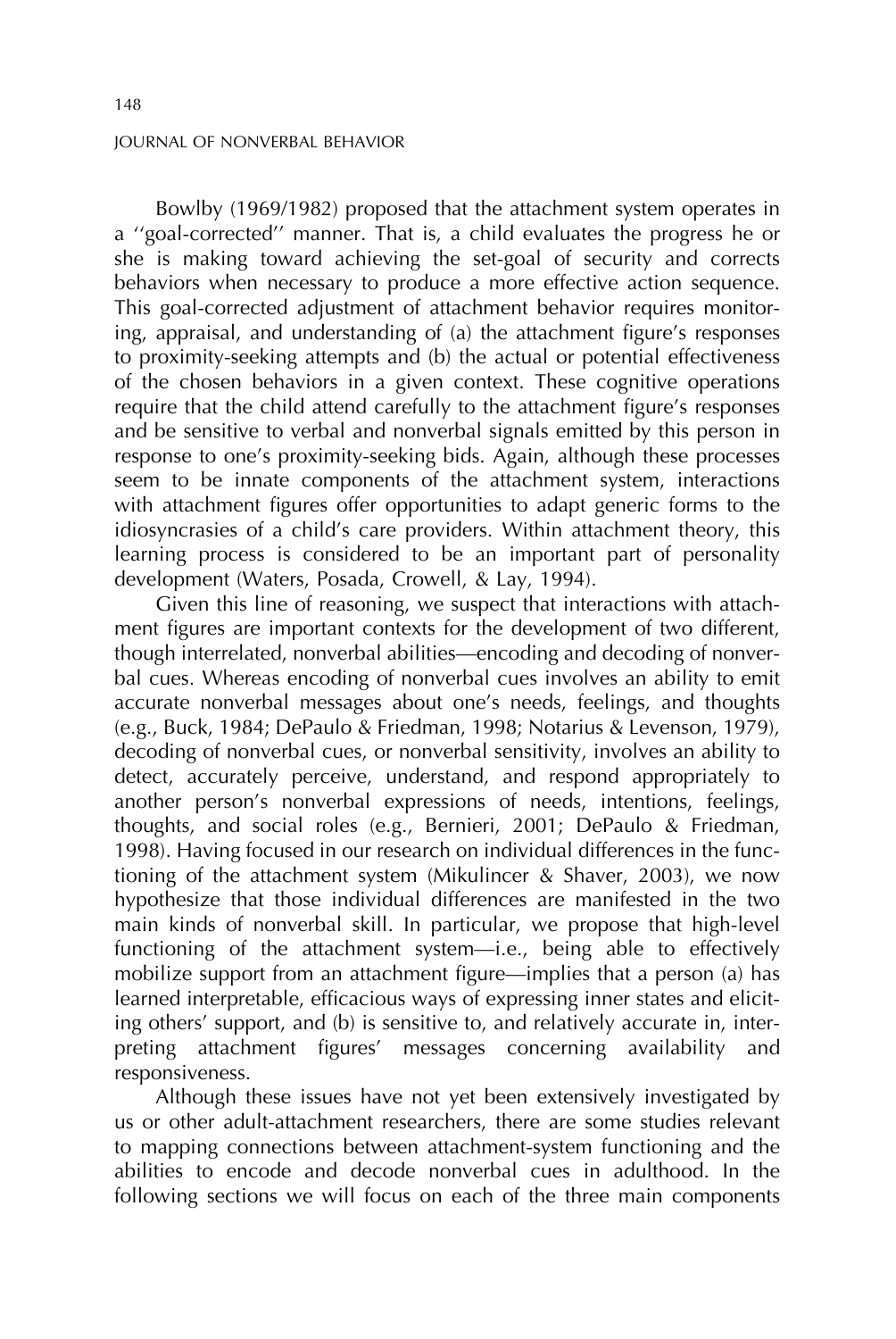of our model: (1) threat-monitoring and attachment-system activation, (2) monitoring of attachment-figure availability and security attainment, and (3) application of secondary strategies of hyperactivation and deactivation in coping with attachment insecurity. We will discuss implications and possible extensions of existing research and theory for understanding patterns of nonverbal behavior and sensitivity in hopes of stimulating future collaborative research on attachment and nonverbal communication.

# Attachment-System Activation and Patterns of Nonverbal Behavior and Sensitivity

In adulthood, any experience or event perceived as threatening a person's sense of security can activate the attachment system. According to research based on our model (Mikulincer & Shaver, 2003), attachmentsystem activation is automatically manifested in heightened accessibility of mental representations of attachment figures; episodic memories of supportive interactions with these figures; and thoughts related to proximity and support (e.g., Mikulincer, Gillath, & Shaver, 2002). These automatically, preconsciously activated representations are a source of comfort and protection (Mikulincer, Hirschberger, Nachmias, & Gillath, 2001), and they enable security restoration intrapsychically without necessarily causing an adult to seek physical proximity to an external attachment figure. Like Bowlby (1969/1982), however, we assume that no adult is completely free of dependence on other people. There are situations, such as physical and psychological traumas, illnesses, and losses, in which symbolic proximity to internalized figures is not sufficient to provide a sense of security, and in those situations, attachment-system activation motivates proximity-seeking behavior.

It seems likely, and is a possibility worth exploring empirically, that overt manifestations of attachment-system activation in conscious thoughts, behavioral intentions, and actual behaviors involve the emission and detection of nonverbal signals relevant to the process of proximity and support seeking. It is already generally accepted that nonverbal behavior is a major, if not the primary, vehicle for expressing emotions, conveying one's needs for support and proximity, and eliciting a partner's caregiving behavior (e.g., Andersen & Guerrero, 1998; Barbee, Rowatt, & Cunningham, 1998; Burgoon, Buller, & Woodall, 1996). Therefore, when a person's attachment system is activated by worries or threats, we should be able to observe scientifically (1) the emission of nonverbal signals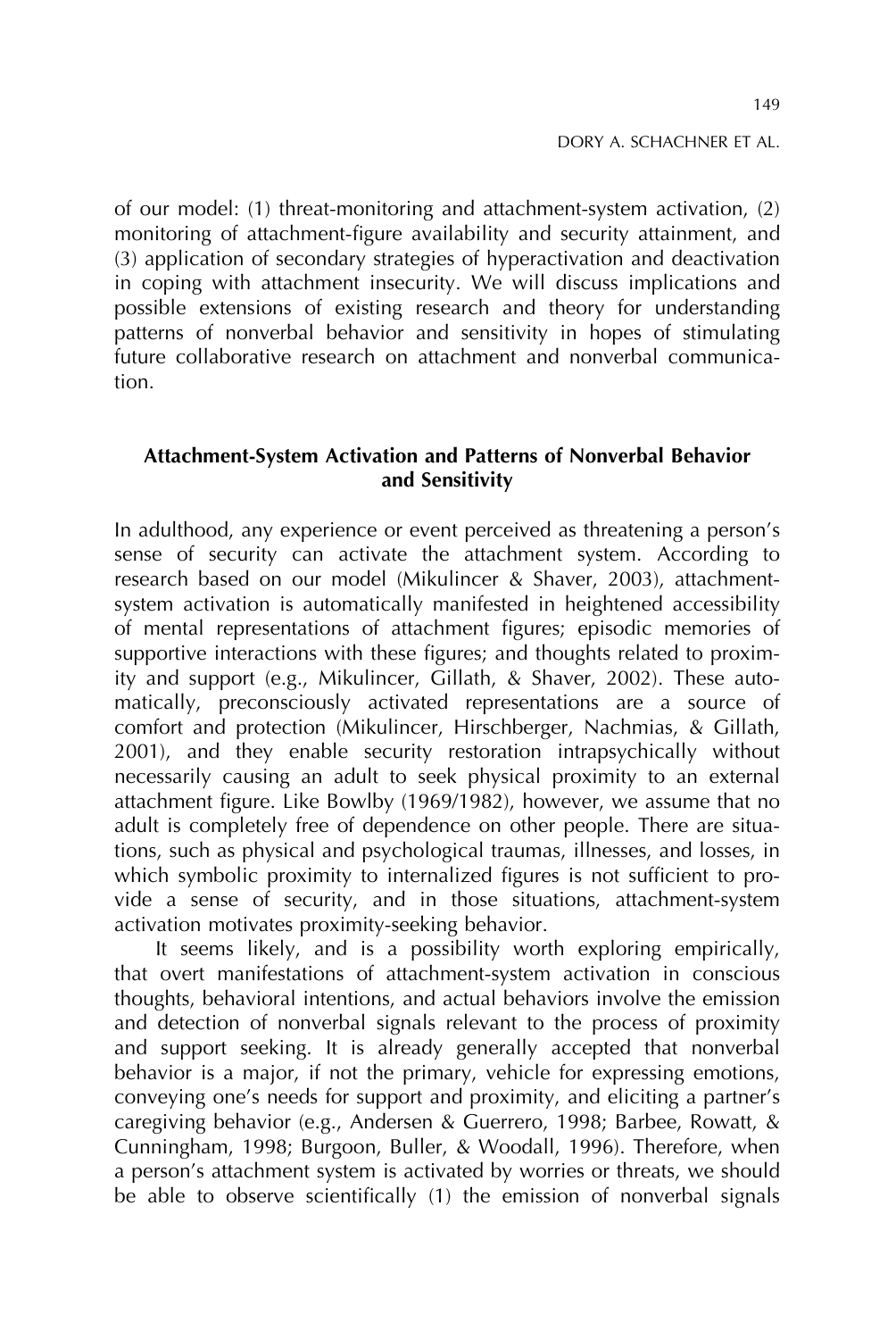(e.g., interaction bids) indicating to a relationship partner that the threatened individual is interested in achieving, restoring, or maintaining proximity; (2) displays of negative emotion (e.g., sad or worried facial expressions) that encourage a relationship partner to provide support and comfort; (3) active approach behavior and direct physical contact, including efforts to obtain what Harlow (1959), studying nonhuman primates, called ''contact comfort''; and (4) direct or indirect requests for emotional or instrumental support (Barbee et al., 1998).

Research on nonverbal behavior has already demonstrated that nonverbal cues play an important part in causing a person to feel welcome and well supported by a relationship partner. People of all ages rely heavily on nonverbal cues when interpreting the emotional dispositions, preferences, and attitudes of a relationship partner during a support-seeking bid (e.g., Barbee et al., 1998; Jonas & Guerrero, 2001; Winstead, Derlega, Sanchez-Hucles, & Clarke, 1992). It seems likely, therefore, that people would be particularly attentive and sensitive to nonverbal signals emitted by a relationship partner during the process of seeking proximity and support from this partner.

Despite the relevance of nonverbal cues for expressing the desire for proximity and support, and for understanding a relationship partner's reactions and intentions, adult attachment researchers have not paid sufficient attention to the encoding and decoding of nonverbal signals during attachment-system activation. However, there are some relevant findings in the literature that provide hints about what could be discovered in future studies. With regard to need expression, for example, Fraley and Shaver (1998) observed nonverbal expressions of desire for proximity and support when romantic or marital partners were about to separate from each other at a metropolitan airport. Specifically, these researchers unobtrusively coded the nonverbal behavior of two kinds of couples: those who were about to separate when one got on an airplane and those who were about to board a plane together. Behaviors were coded in terms of constructs similar to those used by Ainsworth et al. (1978) to code parents' and infants' behaviors in the Strange Situation (e.g., mutual gaze, physical contact including hugging and clinging, sad facial expressions, crying). The data indicated that couple members who were about to separate exhibited much more contact-seeking and contact-maintaining behavior than couple members who were not separating.

In their theory of interactive coping, Barbee and Cunningham (1995) claimed that when people are seeking social support (which is often an indication of attachment-system activation) they tend to emit direct and indirect expressive signals aimed at activating a relationship partner's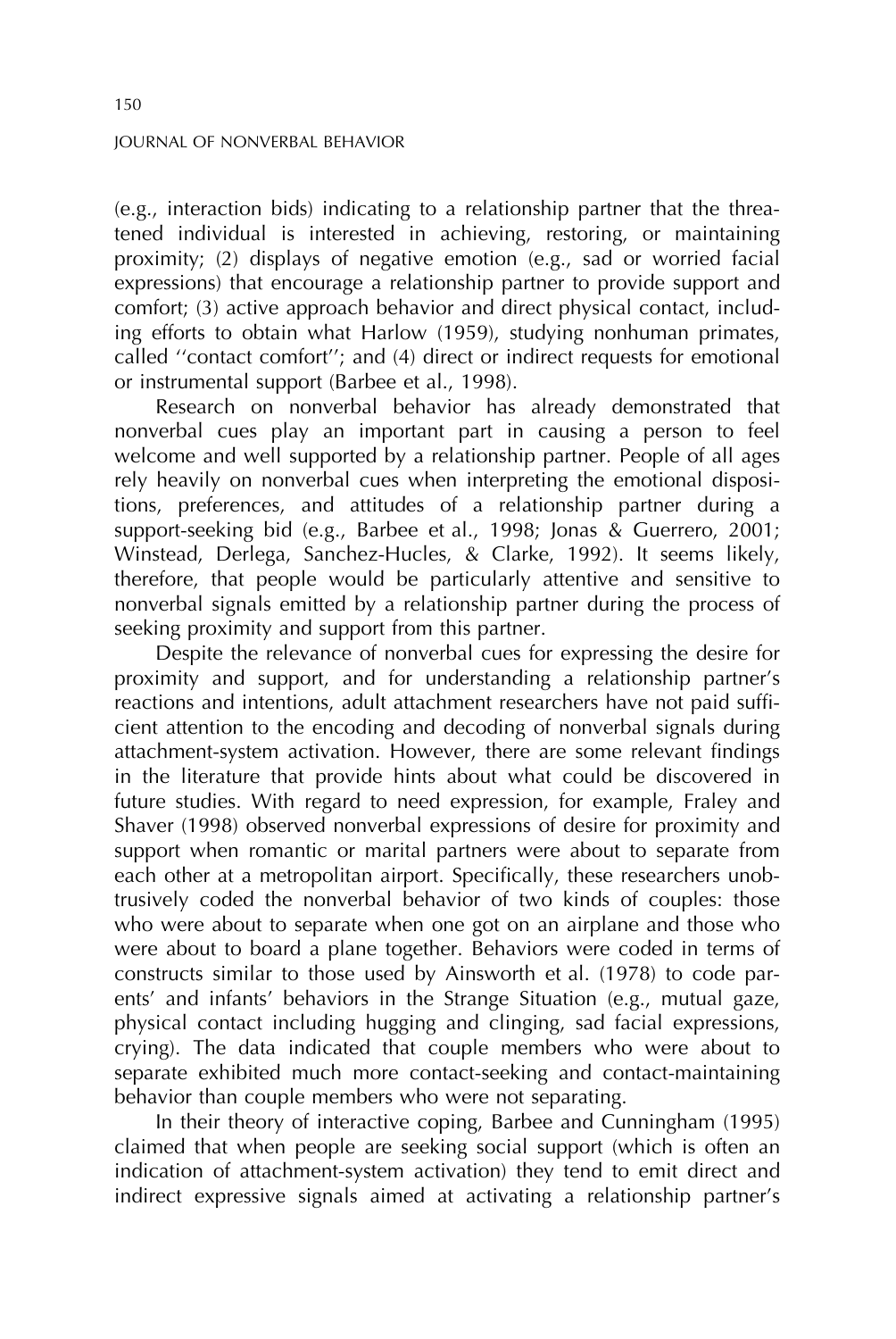supportive or caregiving behavior (support activation signals). These direct signals include expressions of distress and behaviors such as crying or pouting. Less direct signals of negative affect include sighing, sulking, or fidgeting. These expressive behaviors seem to affect a relationship partner's supportive or unsupportive responses (e.g., Barbee et al., 1998; Collins & Feeney, 2000; Yankeelov, Barbee, Cunningham, & Druen, 1995). The research conducted so far suggests that direct signals of desire for support are more effective in eliciting a partner's favorable response than indirect signals, which in some cases actually discourage a partner from providing support and cause him or her to ignore the support seeker's wishes.

Using Barbee and Cunningham's (1995) method of coding supportseeking behavior, Collins and Feeney (2000) documented an association between threat appraisal and emission of nonverbal signals of desire for support. Study participants were asked to talk with their long-term dating partner about a personal problem. The interaction was videotaped and coded by raters for the extent to which participants emitted direct and indirect nonverbal signals of support seeking. Participants were also asked to rate the degree to which they perceived the discussed problem as stressful and threatening. Collins and Feeney found that threat appraisal was a significant predictor of the expression of nonverbal signs of support seeking: The more stressful the problem, the more frequent were direct signals of the desire for support. Interestingly, threat appraisal was not significantly associated with indirect signals of support seeking. These preliminary findings may imply that activation of the attachment system following threat appraisal includes the emission of fairly effective direct signals of a desire for support. Interestingly, Collins and Feeney also found attachment-style differences in signaling the desire for support. We will review these findings in a later section of this article.

With regard to attachment-related processes and the decoding of nonverbal signals, we believe that heightened nonverbal sensitivity can be advantageous during interpersonal episodes in which a person is feeling vulnerable and his or her emotional security depends on another person's goodwill. In such situations, the ability to attend to, detect, and accurately interpret a relationship partner's nonverbal messages helps a person judge whether he or she can rely on the partner for protection, evaluate which proximity-seeking behaviors might elicit a partner's support, and defend against the partner's rejection. Some researchers (e.g., Henley, 1977; LaFrance & Henley, 1994) have suggested that people in a weak or vulnerable position tend to be more sensitive to the nonverbal signals of a more powerful relationship partner, which is reminiscent of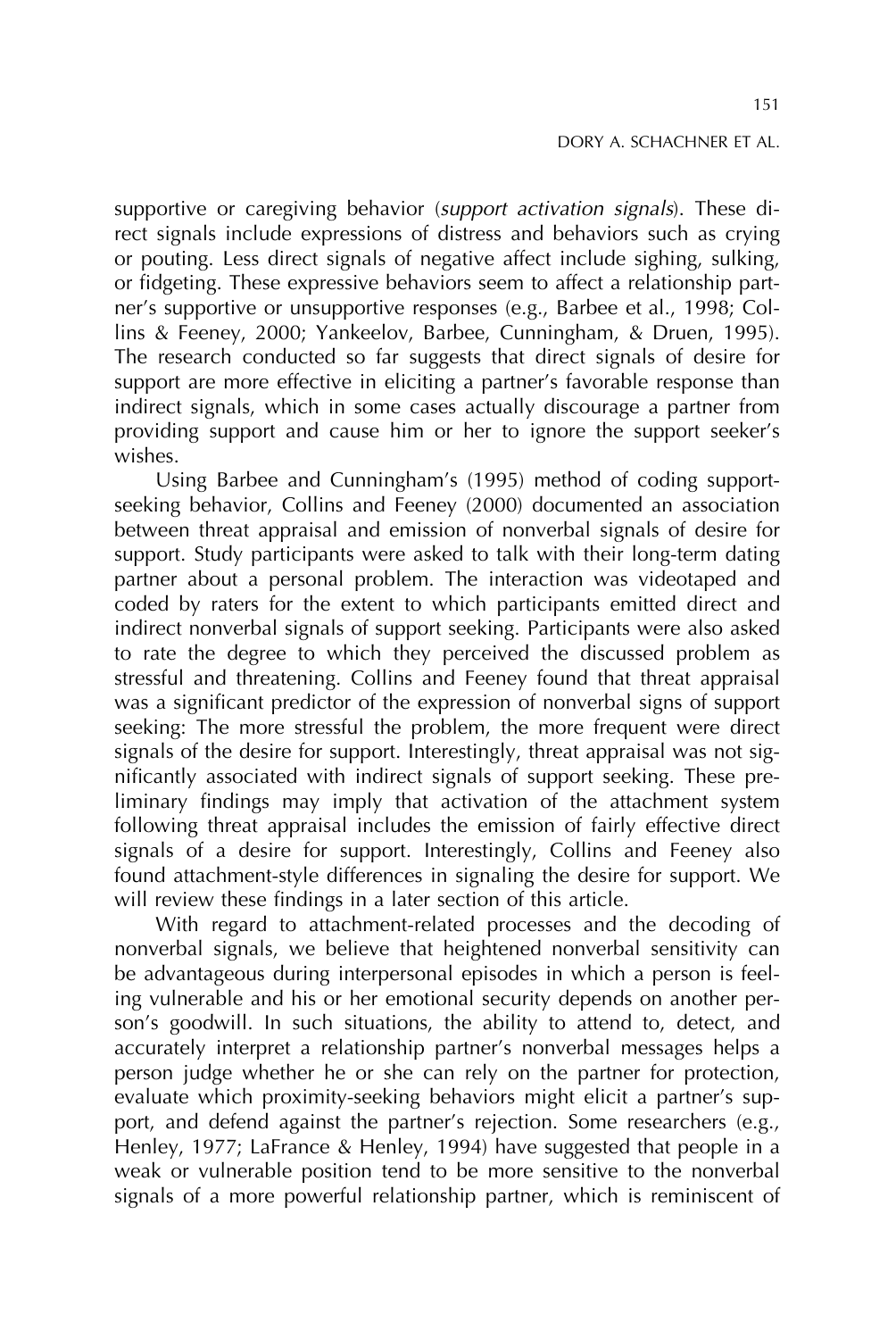Bowlby's (1969/1982) description of the prototypical attachment figure as "stronger and wiser." However, Hall, Carter, and Horgan (2001) found only limited evidence for a status effect on sensitivity (defined as remembering the other's nonverbal cues), and they reached the conclusion that the effect they obtained was not motivationally driven. Furthermore, Hall, Halberstadt, and O'Brien (1997) conducted a meta-analysis of all the studies that have examined status effects on nonverbal sensitivity and found little support for the hypothesis that people in a weak, vulnerable position show higher sensitivity to nonverbal signals.

From an attachment perspective, this failure to find consistent support for what Hall and her colleagues call the ''subordination'' hypothesis is not surprising. The critical issues may be the extent to which a person's attachment system is active in a particular situation and the extent to which the "stronger, wiser" partner is viewed as a potentially responsive attachment figure. The stronger person's power per se is not likely to cause either attachment system activation or heightened scanning of the other person for signs related to care or support. In our view, it is the active search for support from a warm, strong attachment figure that causes weak, vulnerable persons to be more sensitive to such a person's nonverbal signals. Compatible with this hypothesis, DePaulo and Fisher (1981) reported that the ability to decode facial expressions of emotion accurately, as measured with the PONS test (Rosenthal et al., 1979), was associated with the extent to which participants actively sought support and assistance in a help-seeking context. Future research should examine the interface of support seeking and nonverbal sensitivity while systematically varying the levels of subordination and likely support provision. Such research could compare interactions with attachment figures and interactions with other relationship partners who are not attachment figures, and could include the individual difference measures found to be important in previous studies of attachment relationships. Furthermore, researchers should distinguish conceptually between state sensitivity—that is, sensitivity relevant to a particular partner or occasion versus dispositional or trait sensitivity—and construct reliable and valid measures to assess these two related constructs separately.

# Attachment-Figure Availability and Patterns of Nonverbal Behavior and Sensitivity

A person's appraisal that an attachment figure is available and responsive is an important step in maintaining a sense of security. It seems likely that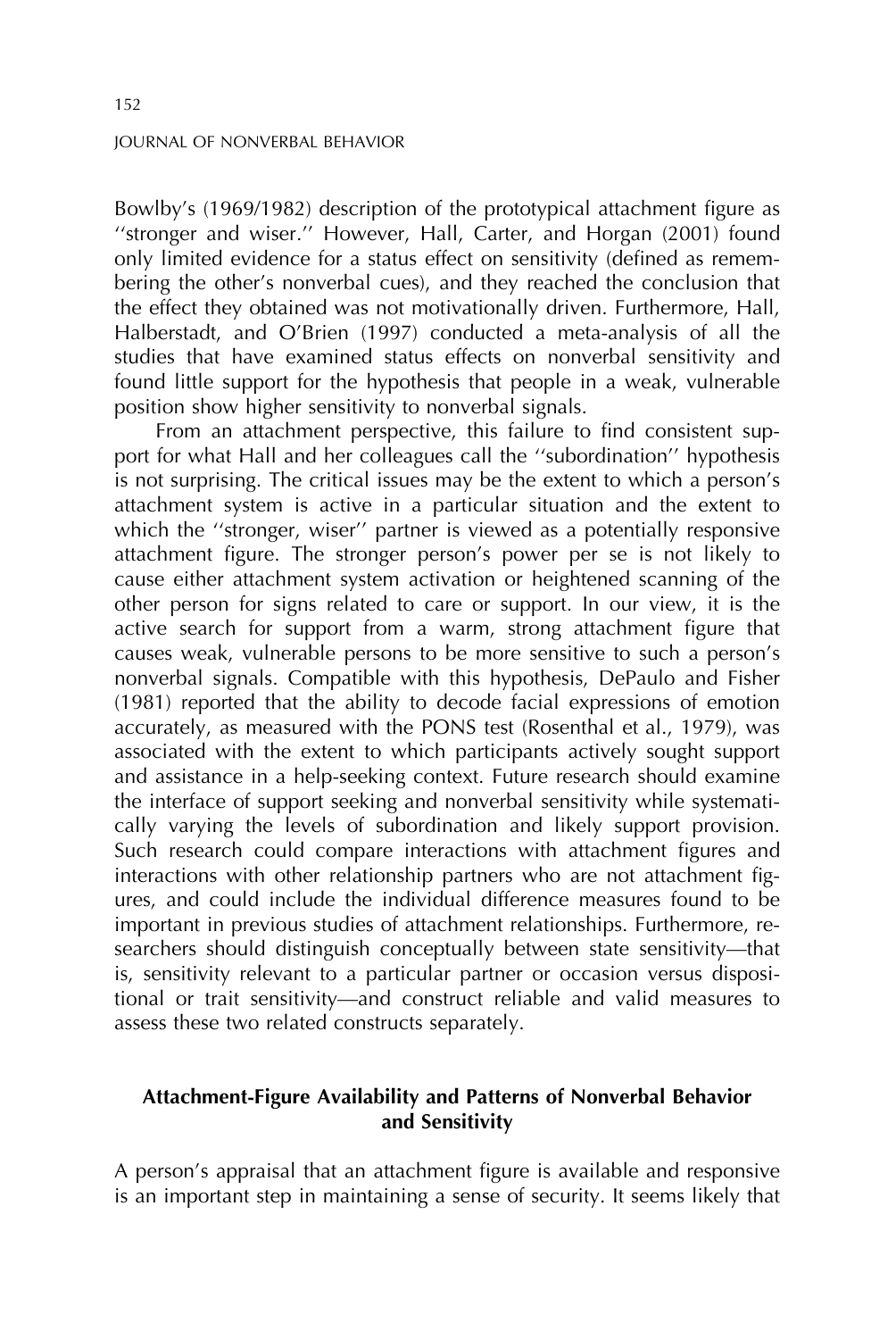a person's history of being sensitively cared for by attachment figures affects his or her abilities to emit and detect nonverbal signals, which might eventually become important aspects of the individual's personality and manifest themselves when the person occupies certain social roles such as support-provider or work-team member.

Viewed in terms of social learning theory (Bandura, 1969; Mischel, 1973), experiences with an available and sensitive attachment figure offer opportunities to learn about the advantages of nonverbal behavior and sensitivity. During positive interactions with an attachment figure, people have presumably learned that emotional signals are responded to sensitively by this person and that valuable support can be elicited by open and direct communication of distress (Cassidy, 1994). In fact, for individuals whose attachment figure is available and responsive, emotional displays reliably lead to distress-alleviating interventions by the caregiver. These people also learn that attention and sensitivity to an attachment figure's nonverbal signals and conforming their responses to these signals are effective ways to cope with threats and difficulties. Hence, attachment-figure availability promotes the belief that accurate nonverbal expression and sensitivity are rewarding, and predisposes people to be more expressive and sensitive in social situations and relationships.

Experiences of attachment-figure availability can also enhance accurate nonverbal expression and sensitivity by providing a model that the attached individual can imitate. According to Cassidy (1994), interactions with attachment figures who are emotionally accessible, responsive, and expressive not only foster attachment security but also provide a context in which a child comes to organize and express emotions openly and flexibly, and begins to understand implicitly the advantages of emotional displays. Kestenbaum, Farber, and Sroufe (1989) have shown that sensitive, empathic, responsive parents tend to have children who exhibit greater empathy as early as age 2 or 3. Some of this prosocial mirroring may be attributable to genetic similarities between parents and their children, but some is probably due to direct imitation and some to the beneficial effects of attachment security on the smooth operation of what Bowlby (1969/1982) called the caregiving behavioral system.

Consistent with this line of reasoning, Halberstadt (1986) suggested that affectionate and expressive caregivers provide opportunities for children to learn similar emotional behaviors. But she also wondered whether affectionate and expressive caregivers might reduce children's need to develop decoding skills because of the abundance of emotional information they make available. Thinking in terms of attachment theory and research, we suspect that well-supported children might feel less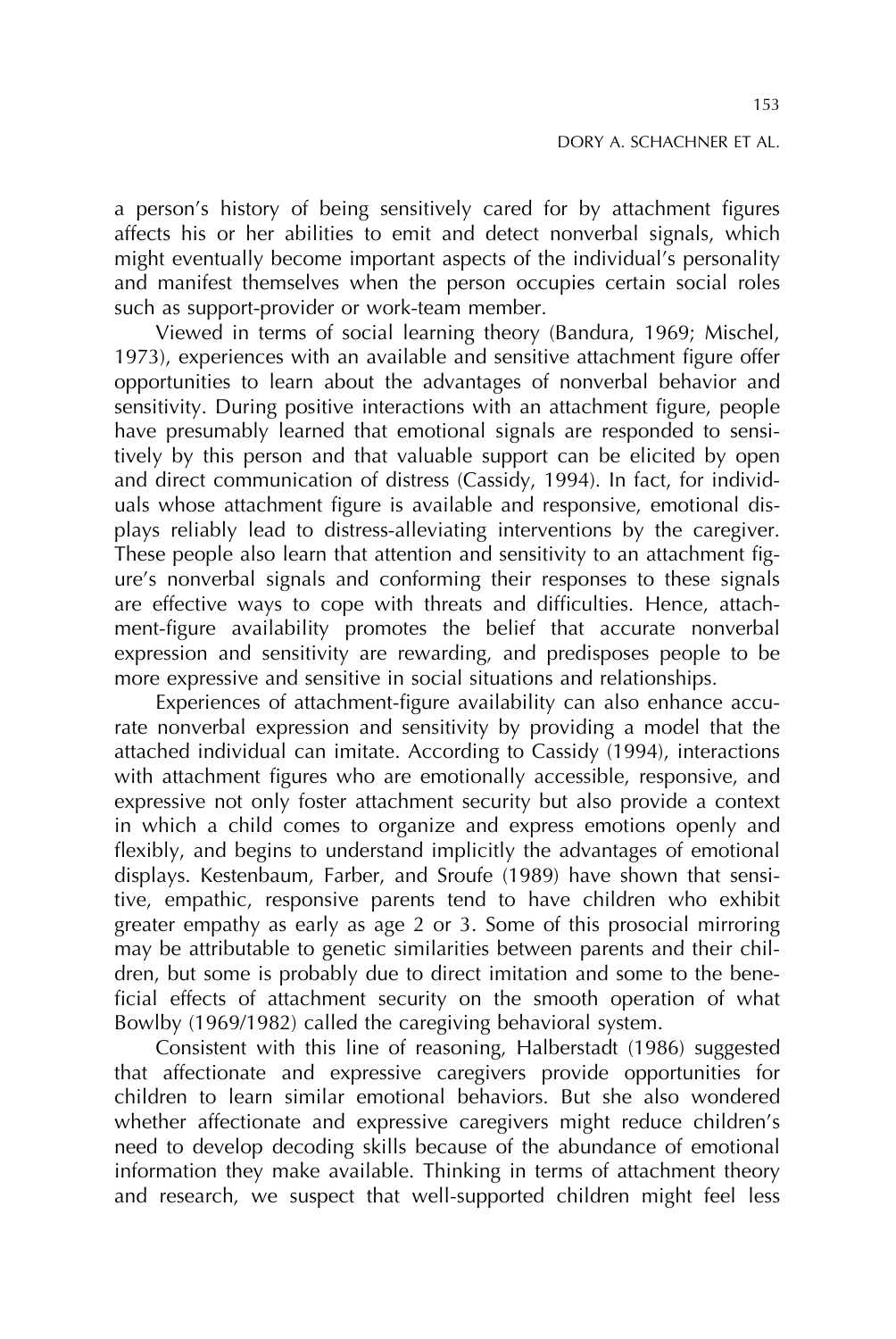need to anxiously monitor and scrutinize attachment figures' signals of rejection and disapproval (something that less well-treated children learn to watch for; Pollak & Tolley-Schell, 2002, 2003), but may have decoded many sensitive and empathic reactions which, over time, result in them feeling more comfortable, secure, and capable of responding empathically to others.

Well-developed nonverbal expression skills and sensitivity may also result from the positive impact of attachment-figure availability on ''selfreflective capacity'' (Fonagy, Steele, Steele, Moran, & Higgit, 1991)—the ability to think about and understand one's own and other people's mental states. According to Fonagy et al. (1991), positive interactions with attachment figures improve the capacity to understand one's own emotions and the emotions of relationship partners. They described the security-enhancing caregiver as able ''…to reflect on the infant's mental experience and re-present it to the infant translated into the language of actions the infant can understand. The baby is, thus, provided with the illusion that the process of reflection of psychological processes was performed within its own mental boundaries'' (p. 207). Perhaps as a result, a well-cared-for child can recognize various aspects of emotional displays, use them to better understand a relationship partner's inner states, and integrate nonverbal expression skills and sensitivity into his or her behavioral repertoire.

Although the hypothesized associations between attachment-figure availability and patterns of nonverbal behavior and sensitivity have not yet been systematically examined, there are some relevant findings worth considering. With regard to nonverbal expression skills, developmental studies have revealed that maternal sensitivity and responsiveness predict children's open expression of emotions (e.g., Eisenberg et al., 2001; Nicely, Tamis-LeMonda, & Grolnick, 1999). Moreover, Camras et al. (1988) showed that abused children (who had been repeatedly exposed to insensitive, unavailable, threatening attachment figures) emitted fewer recognizable facial expressions of positive and negative emotions to their mothers in a posed emotion-encoding paradigm than did non-abused children. A conceptually similar deficit in encoding abilities was reported by Hodgins and Belch (2000) in a sample of college students who had experienced family violence as children.

In a study of support seeking in adulthood, Geerts, Bouhuys, and Bloem (1997) experimentally manipulated the amount of responsiveness and attentiveness an interviewer provided to depressed patients during a clinical interview (the amount of affirmative nodding and verbal backchannel ''mm, hms'' and yeses emitted) and assessed the nonverbal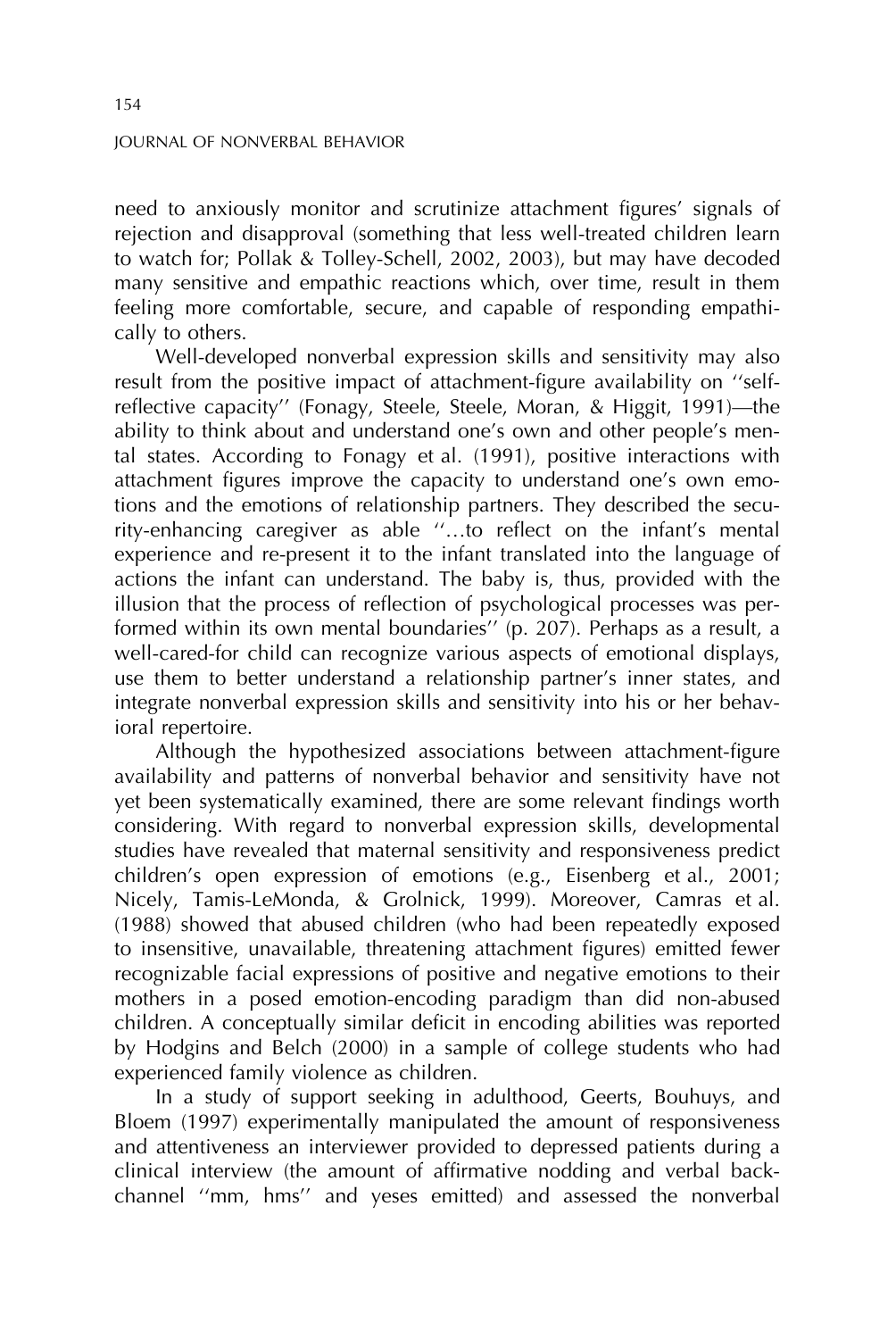signals of proximity and support seeking emitted by patients during the interview. In line with what we would hypothesize, a highly available interviewer increased patients' emission of nonverbal signals of support seeking. Of special importance to us, this effect was observed among depressed patients, who tend to suffer from attachment insecurities (e.g., Roberts, Gotlib, & Kassel, 1996), showing that they are capable of more expressive behavior in the service of their needs if a potential attachment figure nonverbally indicates a willingness to provide responsive care.

With regard to nonverbal sensitivity, Camras et al. (1988) found that abused children were less able to decode their mother's facial expressions of positive and negative emotions than were non-abused children, and Hodgins and Belch (2000) found deficits in the decoding of nonverbal expressions of happiness among college students who had experienced family violence as children. However, Pollack and Tolley-Schell (2002) found that abused children were better than non-abused children at decoding anger. This finding is consistent with attachment theory, which suggests that children who experience repeated episodes of parental rejection or maltreatment become better at scrutinizing angry signals of rejection and disapproval (e.g., Cassidy, 1994). In a more direct study concerning the association between attachment-figure availability and interpersonal sensitivity in adulthood, Simpson, Ickes, and Blackstone (1995) asked dating couples to rate and discuss pictures of opposite-sex people with whom they might later interact. Each couple member was then asked to infer his or her partner's actual thoughts and feelings from a videotape of the rating and discussion task. The accuracy of participants' decoding of their partners' inner states was the main dependent variable. Simpson et al. found that participants who described their dating partners as more available and responsive were more accurate in decoding those partners' inner states.

In an experimental study of help-seeking behavior, DePaulo, Brittingham, and Kaiser (1983) found that a person's accuracy in decoding a partner's nonverbal behavior is a function of the extent to which the partner was previously available and supportive. Specifically, when participants needed to decode a partner's nonverbal cues in order to help the partner, they decoded the nonverbal cues more accurately if the partner had previously helped them in appropriate ways. If the partner had previously been unavailable and unsupportive, however, participants' nonverbal sensitivity was dramatically impaired. These results suggest that attachment-figure availability enhances a person's nonverbal sensitivity, perhaps because the person attempts to reciprocate the partner's sensitivity—a possibility that deserves further study.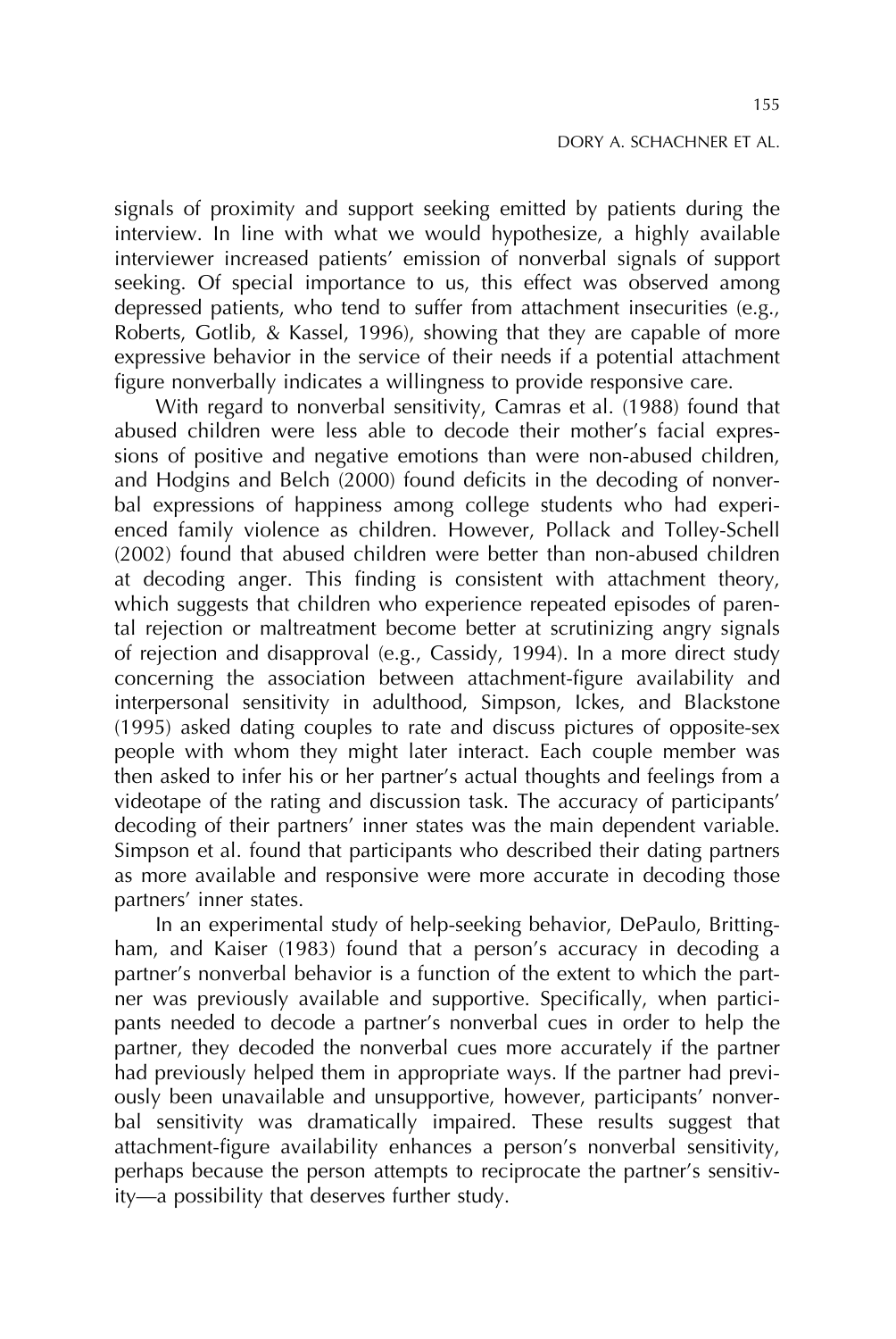Future research should include experimental manipulations of attachment-figure availability by exposing participants to actual encounters with available relationship partners or by heightening the accessibility of mental representations of security-providing figures (something we have done in several of our own studies), and then assessing the effects of these manipulations on nonverbal expression skills and sensitivity. In a series of recent studies, we showed that experimentally priming thoughts of security-providing attachment figures heightened people's empathic, compassionate reactions to a person in distress (Mikulincer et al., 2001; Mikulincer, Shaver, Gillath, & Nitzberg, in press). Unfortunately for the present article, we assessed interpersonal sensitivity through self-report measures and volunteering to take on the distressed person's burdens. We did not assess nonverbal reactions—something that could and should be done in future studies.

# Secondary Attachment Strategies and Patterns of Nonverbal Behavior and Sensitivity

According to our model (Mikulincer & Shaver, 2003), secondary attachment strategies—hyperactivation or deactivation of the attachment system—result from failure to attain a sense of security in the primary way, by benefiting from the sensitive, responsive behavior of a concerned attachment figure. These secondary strategies are defensive ways of relating to others, being either anxiously self-focused or dismissively avoidant of intimacy and interdependence. These defensive strategies interfere with normal proximity seeking and so are likely to disrupt the normal emission and detection of nonverbal social signals. That is, they are likely to impair nonverbal expression skills and bias the decoding of nonverbal messages. This does not mean, however, that anxious and avoidant individuals, both groups of whom are conceptualized within attachment theory as insecure, will exhibit the same pattern of nonverbal behavior. Whereas the anxious person's hyperactivating strategies may intensify the expression of vulnerability, distress, and negative emotion and bias decoding toward overestimation of signals of rejection and disapproval, the avoidant person's deactivating strategies may inhibit both nonverbal expression of one's feelings and sensitivity toward a partner's needs and verbal and nonverbal signals.

Hyperactivating strategies lead anxiously attached individuals to focus on their own unsatisfied needs, weaknesses, and vulnerabilities (Mikulincer & Shaver, 2003). As a result, such people are particularly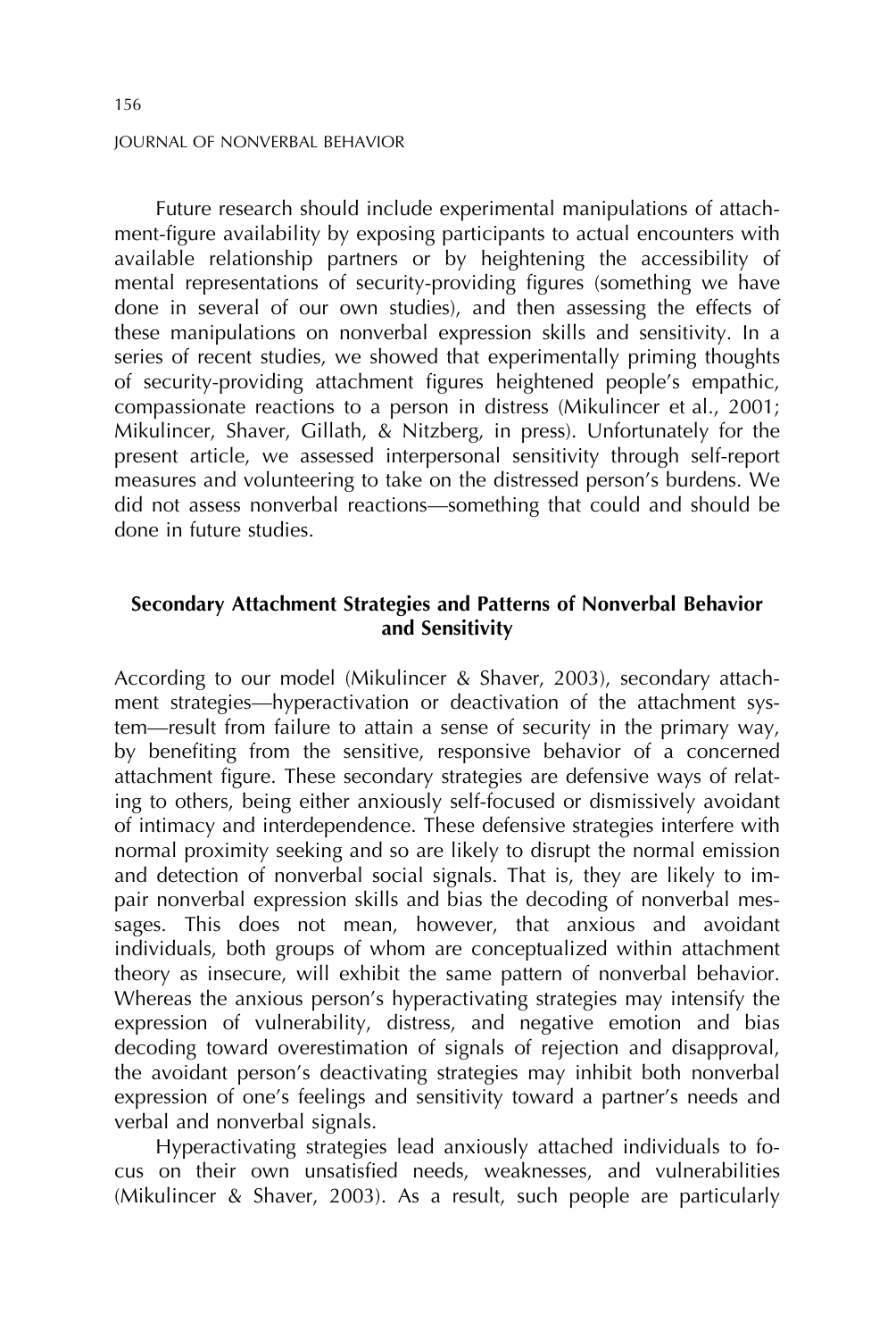likely to express these negative internal states rather than more positive states. In addition, their excessive self-focus can draw mental resources away from accurate perception of and responses to a partner's nonverbal signals. This inaccurate decoding can be further exacerbated by exaggerated worries about rejection and abandonment and a tendency to slant perceptions in the direction of noticing or imagining insufficient interest, availability, and responsiveness (Mikulincer & Shaver, 2003). These tendencies can bias decoding toward overestimation of signals indicating rejection and unavailability.

Deactivating strategies lead avoidant individuals to maintain cognitive, emotional, and physical distance from relationship partners and to minimize personal involvement in close relationships. These strategies also inhibit acknowledgment and display of every emotional state that is incongruent with the goal of attachment-system deactivation. These inhibitory efforts are directed mainly toward negative emotions, because negative emotions are associated with threat-related thoughts, and they can reactivate unwanted attachment needs. However, they may also be directed toward joy and happiness, because these emotions promote interpersonal closeness and might be interpreted as indicating an investment in close relationships (Cassidy, 1994). As a result, deactivating strategies naturally result in the impairment of nonverbal expression skills and a lack of attention, sensitivity, and responsiveness to a partner's verbal and nonverbal communications.

In the following sections, we review empirical evidence concerning the association between secondary attachment strategies and patterns of nonverbal behavior and interpersonal sensitivity. Beyond reviewing findings on nonverbal behavior and sensitivity, we will also review studies that have assessed self-reports of emotional expressiveness and sensitivity. In our view, the impact of secondary attachment strategies on encoding and decoding abilities are not limited to nonverbal signals, so studies based on self-report methods can offer useful hints about the ways in which these strategies defensively bias patterns of relating to others. These hints could be explored in similar future studies focused on more behavioral measures of nonverbal communication.

## Open Expression of Emotions

Adult attachment research provides extensive evidence concerning biases imposed by secondary attachment strategies on self-reports of emotional displays. For example, weeklong diary studies, in which participants completed the Rochester Interaction Record every time they engaged in a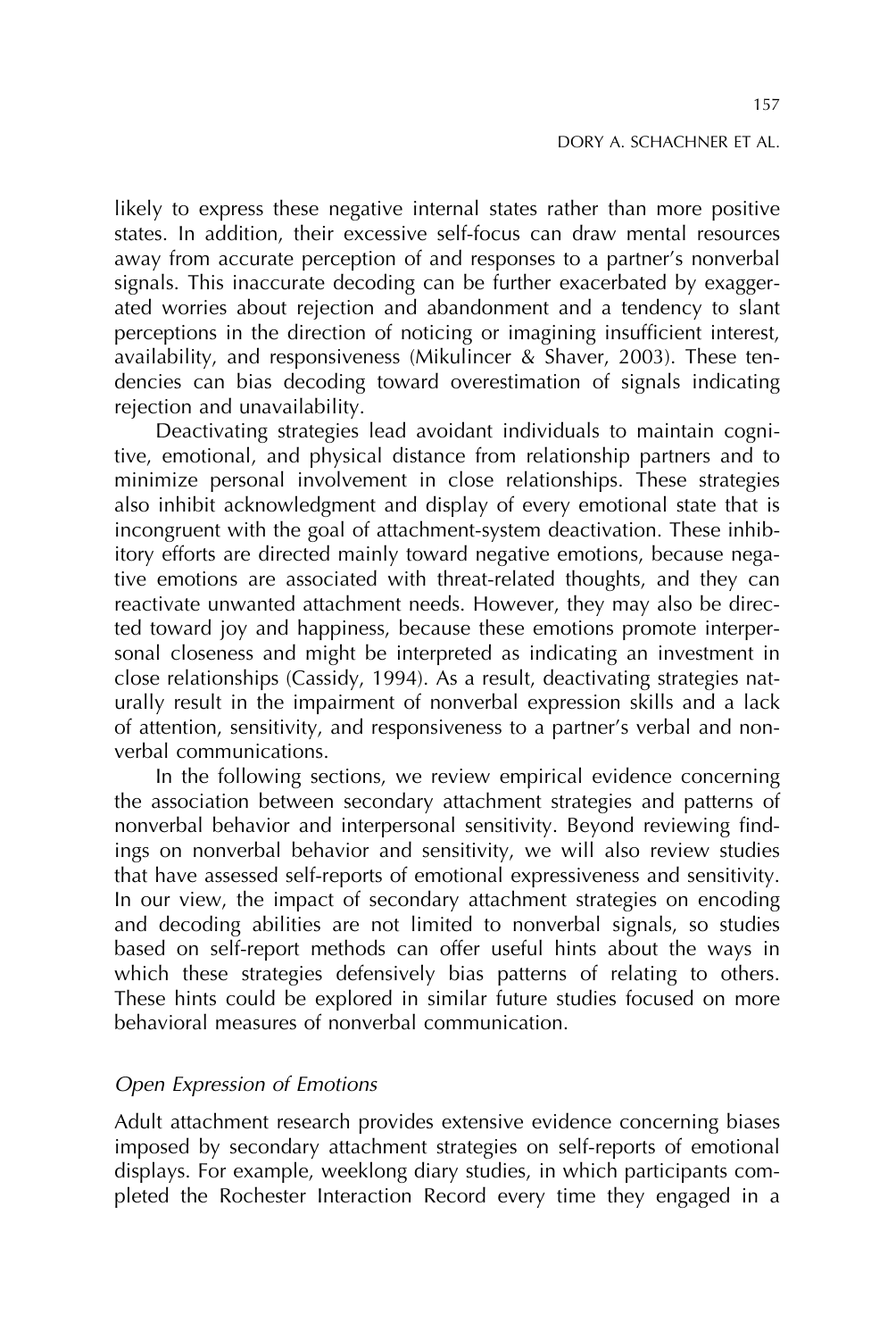social interaction lasting 10 minutes or longer, have consistently revealed that anxious and avoidant participants experienced fewer positive emotions than secure participants (e.g., Kafetsios & Nezlek, 2002; Pietromonaco & Feldman Barrett, 1997; Tidwell, Reis, & Shaver, 1996). There is also extensive evidence that higher scores on the attachment avoidance dimension are related to lower scores on self-report measures of emotional expressiveness (Ducharme, Doyle, & Markiewicz, 2002; Searle & Meara, 1999; Tucker & Anders, 1999), to higher scores on scales tapping the tendency to bottle up emotions and to hide them from a relationship partner (Feeney, 1995, 1999), and to writing TAT stories that indicate exclusion of negative emotions from consciousness (Magai, Hunziker, Mesias, & Culver, 2000).

Attachment-style differences in the expression of emotions have also been found in studies examining proneness to disclose and share personal information and feelings with a partner. Studies consistently reveal that avoidant attachment is associated with low levels of self-disclosure (e.g., Keelan, Dion, & Dion, 1998; Mikulincer & Nachshon, 1991)—a direct reflection of avoidant individuals' reluctance to express their inner feelings. Mikulincer and Nachshon also documented some ways in which attachment anxiety affects self-disclosure. For anxiously attached individuals, self-disclosure can be a means of quickly establishing desired intimacy, enlisting an interaction partner's help or support, and reducing fear of rejection. As a result, although anxious people were found by Mikulincer and Nachshon (1991) to be highly disposed to self-disclose, they tended to disclose indiscriminately and inappropriately to people who were not yet prepared for intensely intimate interactions. They also tended to be unresponsive to their partner's disclosures; in fact, they rarely even responded to information disclosed by their partners. From a nonverbal behavior perspective, this pattern of communication may indicate problems in decoding a relationship partner's interest in one's disclosures and his or her willingness to disclose personal feelings. That is, anxiously attached people's unresponsive pattern of self-disclosure may be an overt manifestation of deficits in decoding rather than encoding abilities. Future studies should examine these possible links between self-disclosure and ability to encode and decode nonverbal signals.

Studies assessing nonverbal behavior have also revealed theoretically coherent attachment-style differences in expression of emotions and interpersonal communication. For example, Magai et al. (2000) videotaped participants during an emotion induction procedure and later coded their facial expressions. Whereas high scores on attachment avoidance were associated with fewer nonverbal expressions of joy, high scores on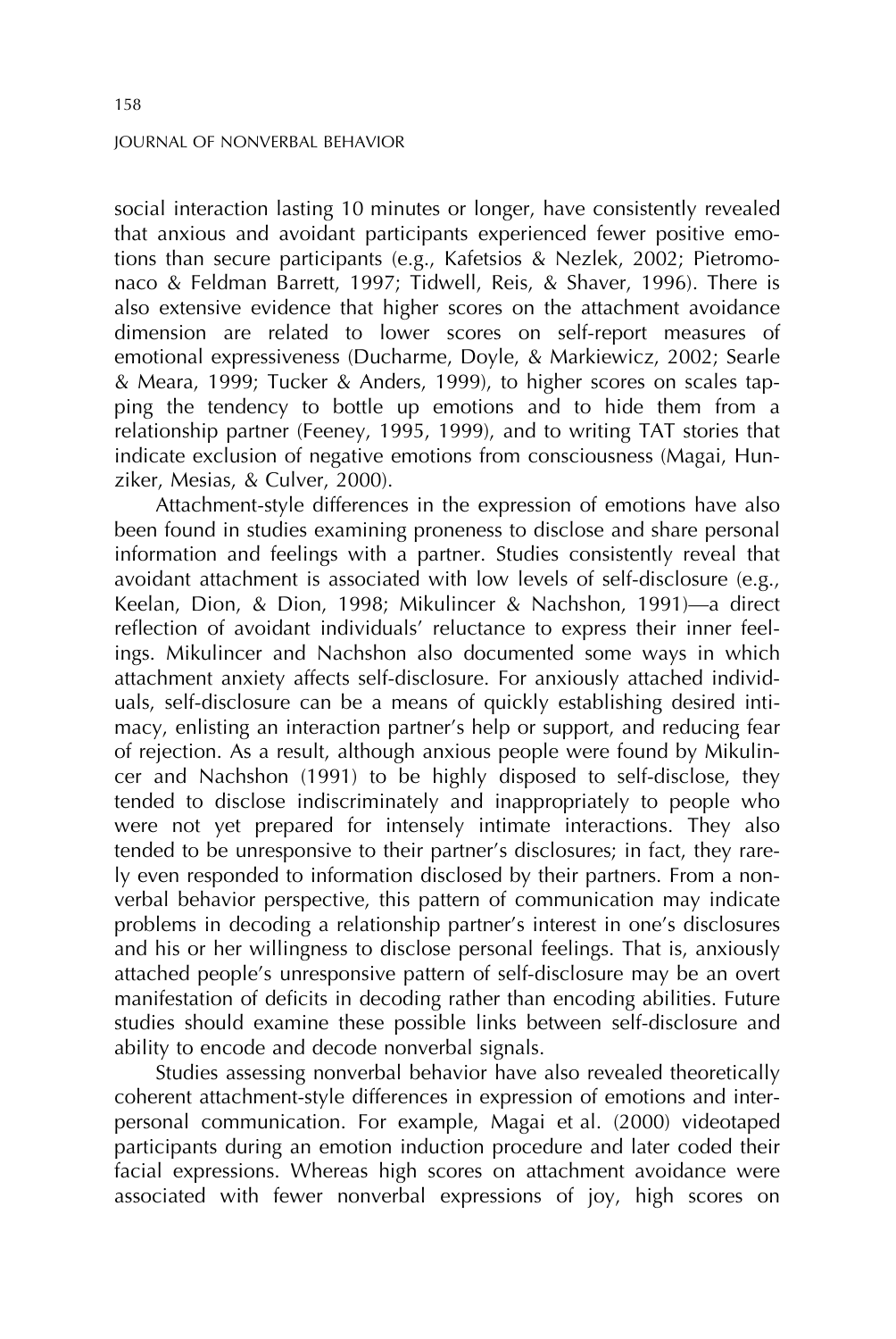attachment anxiety were associated with more pronounced facial expressions of negative emotions. These findings were replicated in a sample of dementia patients (Magai, Cohen, Culver, Gomberg, & Malatesta, 1997). In a conceptually similar study, Zimmermann, Wulf, and Grossmann (1997) found that participants classified as dismissingly avoidant in the Adult Attachment Interview displayed fewer facial expressions of interest and joy during the interview.

Spangler and Zimmermann (1999), again using the AAI as a measure of attachment style, examined differences in activity of the smile and frown muscles (using electromyography) while participants watched emotional film excerpts. They found that avoidant participants, as compared with their secure counterparts, exhibited a restricted mimic response and overall low facial expression of negative emotions, even when the scene being watched was highly distressing. In another study using electromyography, Sonnby-Borgstroem and Joensson (2003) found that attachment anxiety, measured with a self-report scale, was associated with facial muscle movements reflecting a negative affective state while looking at pictures of angry faces.

Attachment-style differences in nonverbal expression of emotions have also been found during interpersonal interactions. In their field study of airport separations, for example, Fraley and Shaver (1998) found that attachment anxiety, as measured by a self-report scale, was associated with more intense nonverbal displays of sadness and distress during the pre-separation period. Attachment avoidance was associated with less frequent contact-seeking and contact-maintaining nonverbal behaviors, and more frequent avoidant behaviors, such as turning away and looking elsewhere. The inhibitory effects of deactivating strategies on nonverbal expression of emotions were also observed in avoidant adolescents, as classified by the AAI, during a discussion with their mother about areas of disagreement (Becker-Stoll, Delius, & Scheitenberger, 2001). Interestingly, in this study the avoidant adolescents' inhibited expressions were noted in a second-by-second analysis of facial responses during the conversation.

People with different attachment styles have also been shown to differ in the quality of their nonverbal communication during conversations with a romantic partner. Guerrero (1996) videotaped dating couples while they were discussing important personal problems and found that avoidant attachment was associated with lower levels of gaze, facial pleasantness, vocal pleasantness, and interest in the conversation. Attachment anxiety was associated with more vocal and physical signs of distress during the conversation. In another study, Tucker and Anders (1998)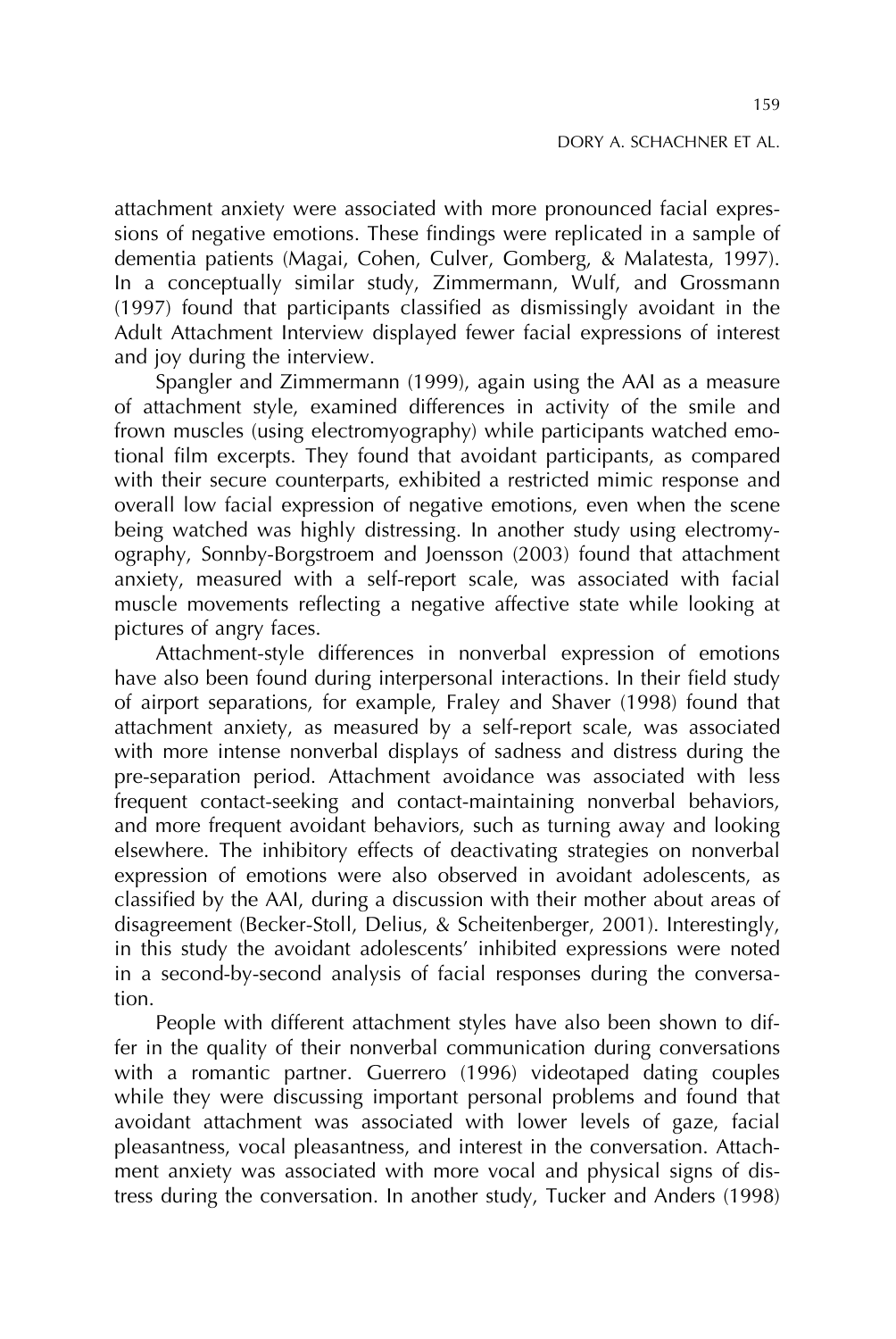videotaped dating couples while they discussed positive aspects of their relationships and found that people who scored high on avoidance tended to laugh less, touch their partner less, gaze less, and smile less during the interaction than people who scored low on this attachment-style dimension. In a related study, this time focused on couple-level analyses, Le Poire, Shepard, and Duggan (1999) found that partners' avoidance, assessed with questionnaires, combined systematically to predict the extent to which nonverbal behavior was inhibited during social interactions. Avoidant individuals' inhibitory tendencies have also been noted in observational studies of support-seeking behavior in romantic couples (e.g., Collins & Feeney, 2000; Simpson, Rholes, & Nelligan, 1992; Simpson, Rholes, Orina, & Grich, 2002). Across the various studies, attachment avoidance was consistently associated with less verbal and nonverbal support seeking.

# Interpersonal Sensitivity

One sign of insecurely attached individuals' lack of sensitivity is the way they appraise other people's traits, attitudes, and behaviors. For example, Mikulincer, Orbach, and Iavnieli (1998) found that whereas attachment anxiety was associated with a tendency to perceive others as similar to oneself and to show a false consensus bias in both trait and opinion descriptions, attachment avoidance was associated with a tendency to perceive others as dissimilar to oneself and to exhibit a false distinctiveness bias. From a nonverbal behavior perspective, this search for consensus and distinctiveness might create serious problems in accurately decoding a partner's nonverbal signals, mainly when they do not fit a person's motivational tendency. Future research should examine the interplay between biases in person perception (false consensus, false distinctiveness) and specific deficits in nonverbal sensitivity.

Insecure individuals' inaccurate perception of other people was also observed in Mikulincer and Horesh's (1999) study of psychological projection. Specifically, avoidant individuals' perceptions of others were colored by defensive projection of their own unwanted traits (which the authors called ''unwanted-self'' traits) onto others, which was then used as a reason for distancing themselves from those undesirable people. In contrast, anxiously attached individuals projected their own ''actual-self'' traits onto others and viewed the resulting similarities as a basis for perceived similarity (which may have made closeness and compatibility more likely). Mikulincer (1998) also documented insecurely attached people's inaccurate appraisal of signs of hostility in a relationship partner's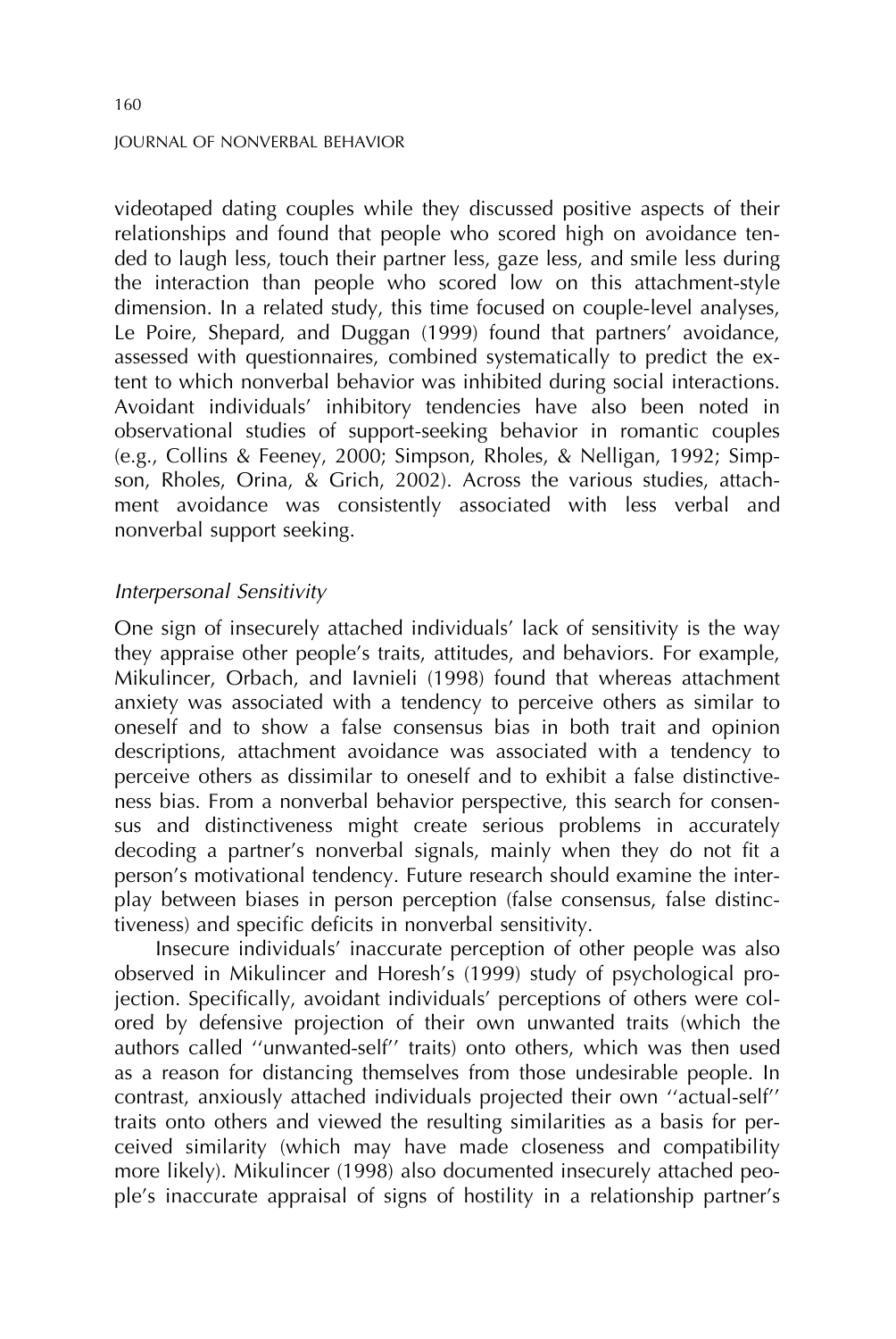behavior. Whereas securely attached individuals attributed hostility to a partner only when there were clear contextual cues concerning a partner's hostile intent, insecurely attached persons, either anxious or avoidant, attributed hostility to their partner even when there were contextual cues indicating the partner's non-hostile intent.

Of course, these projective mechanisms as well as the tendency to exaggerate when perceiving others' hostility may be associated with specific deficits in nonverbal sensitivity. On the one hand, these biases in person perception may result from specific deficits in nonverbal sensitivity that developed out of chronic reliance on secondary attachment strategies. On the other hand, these biases may further impair a person's ability to decode nonverbal signals. Further research should examine the associations between these cognitive biases and deficits in nonverbal sensitivity, while attempting to document the likely spiral by which they exacerbate each other.

Adult attachment studies have also documented insecurely attached people's lack of sensitivity and responsiveness to a distressed relationship partner. Kunce and Shaver (1994) constructed a self-report questionnaire to assess caregiving behaviors in close relationships and found that whereas avoidant people's deactivating strategies led them to maintain distance from a needy partner (less accessibility, less physical contact), anxious people's hyperactivating strategies led them to report high levels of overinvolvement with partner's problems and a pattern of compulsive caregiving (e.g., expressing fears that their partner would leave if they didn't provide adequate care). These findings have been replicated using other self-report scales (e.g., Feeney, 1996; Feeney & Hohaus, 2001).

The link between attachment insecurity and lack of sensitive caregiving has been further documented in observational studies of nonverbal supportive behaviors. For example, Simpson et al. (1992) videotaped heterosexual dating couples while one partner waited to endure a stressful experience and found that participants scoring high on attachment avoidance, as compared to secure participants, offered less physical contact and comfort to their distressed dating partner. Interestingly, the more avoidant participants provided less support to their partners, regardless of how much support the partners actually sought. In Collins and Feeney's (2000) laboratory study, in which dating couples were videotaped while one member of the couple disclosed a personal problem to his or her partner, higher scores on attachment anxiety were associated with lower nonverbal responsiveness and more negative caregiving behavior toward the distressed partner.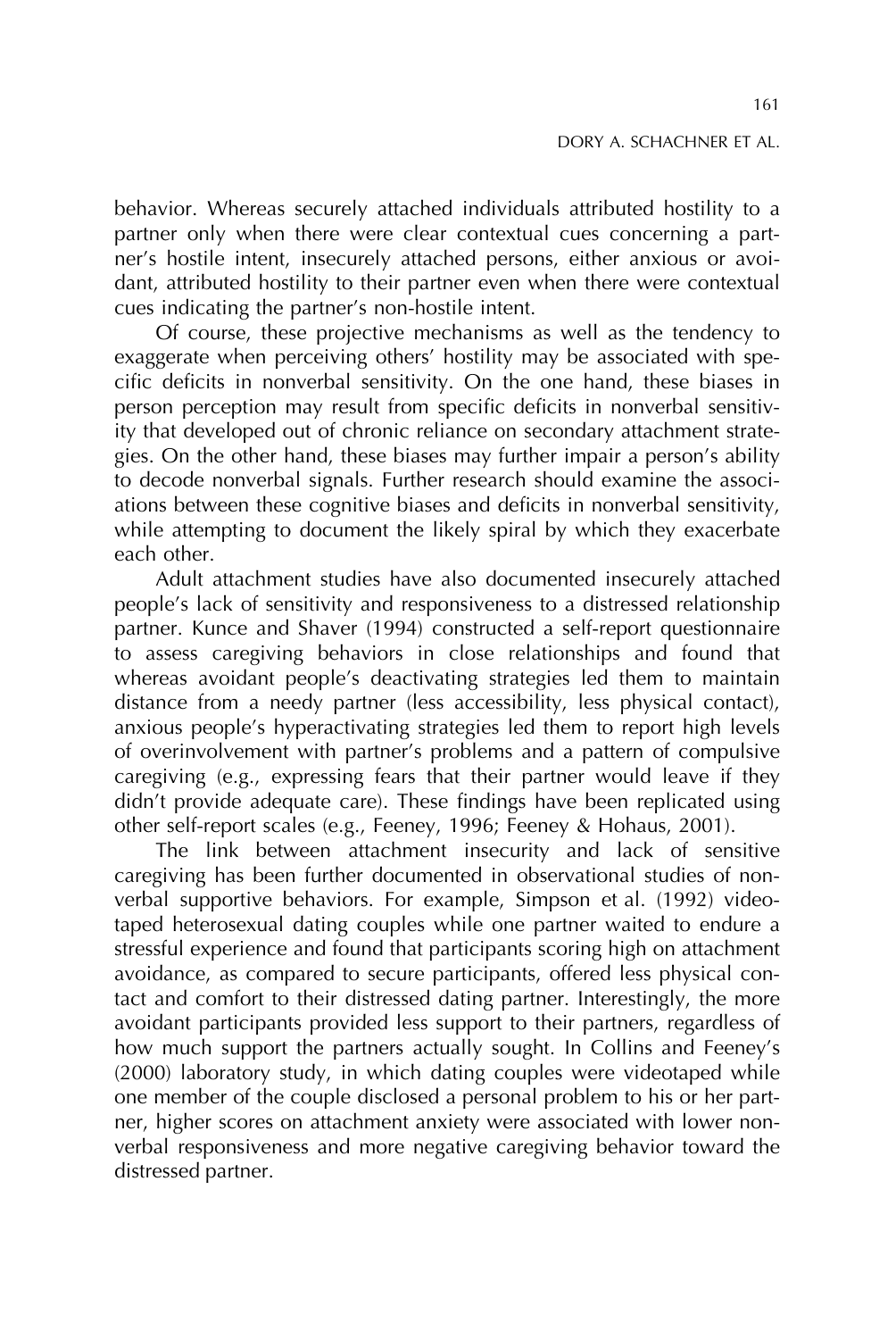Attachment-style differences in sensitivity to nonverbal signals of a relationship partner's needs have also been observed in studies examining mother–infant interactions. For example, Crandell, Fitzgerald, and Whipple (1997) found, during a videotaped play interaction, that mothers with an insecure ''state of mind with respect to attachment'' (assessed with the AAI) and their three- to four-year-old children engaged in less fluid, synchronous give-and-take interactions than secure mothers with their children. Similarly, Isabella, Belsky, and von Eye (1989) and Isabella and Belsky (1991) found that insecure attachment relationships between mother and child were characterized by asynchrony, maternal intrusiveness, unresponsiveness, and insufficient involvement. Interestingly, Belsky, Rovine, and Taylor (1984) found that whereas secure and avoidant mothers did not differ in their level of involvement with their infant under most circumstances, avoidant mothers responded much less supportively than secure mothers when their infants were distressed and nonverbally expressed a need for proximity and support. (See Edelstein et al., 2004, for similar findings in a study of parents' reactions to children who were upset about a preschool inoculation in a medical setting.)

In a study of attachment antecedents of maternal sensitivity, Haft and Slade (1989) administered the AAI to mothers of 9–23-month-old infants and videotaped interactions between mother and child, later coding the tapes for a mother's noticing of and attunement to her child's affects and needs. Secure mothers were more attuned to their babies than insecure mothers. Moreover, secure mothers attuned to both positive and negative affect and were consistent in reacting to their babies' experiences. Avoidant mothers did not attune to negative affect, seeming to ignore it, whereas anxious mothers attuned inconsistently to both positive and negative affect.

Adult attachment studies also provide important information about attachment-style differences in the ability to accurately decode a partner's facial expressions. For example, Noller and Feeney (1994) found that, during the first two years of marriage, one partner's higher scores on the attachment anxiety and avoidance dimensions predicted less accuracy in decoding a spouse's negative and positive facial expressions. Using a typical facial affect decoding task, Magai, Distel, and Liker (1995) and Magai et al. (2000) found that higher attachment anxiety and avoidance scores were associated with an exaggerated tendency to see expressions of disgust or anger on other peoples' faces.

In a recent study, Niedenthal, Brauer, Robin, and Innes-Ker (2002) asked participants to play computerized movies in which a face that initially displayed a particular emotional expression gradually changed to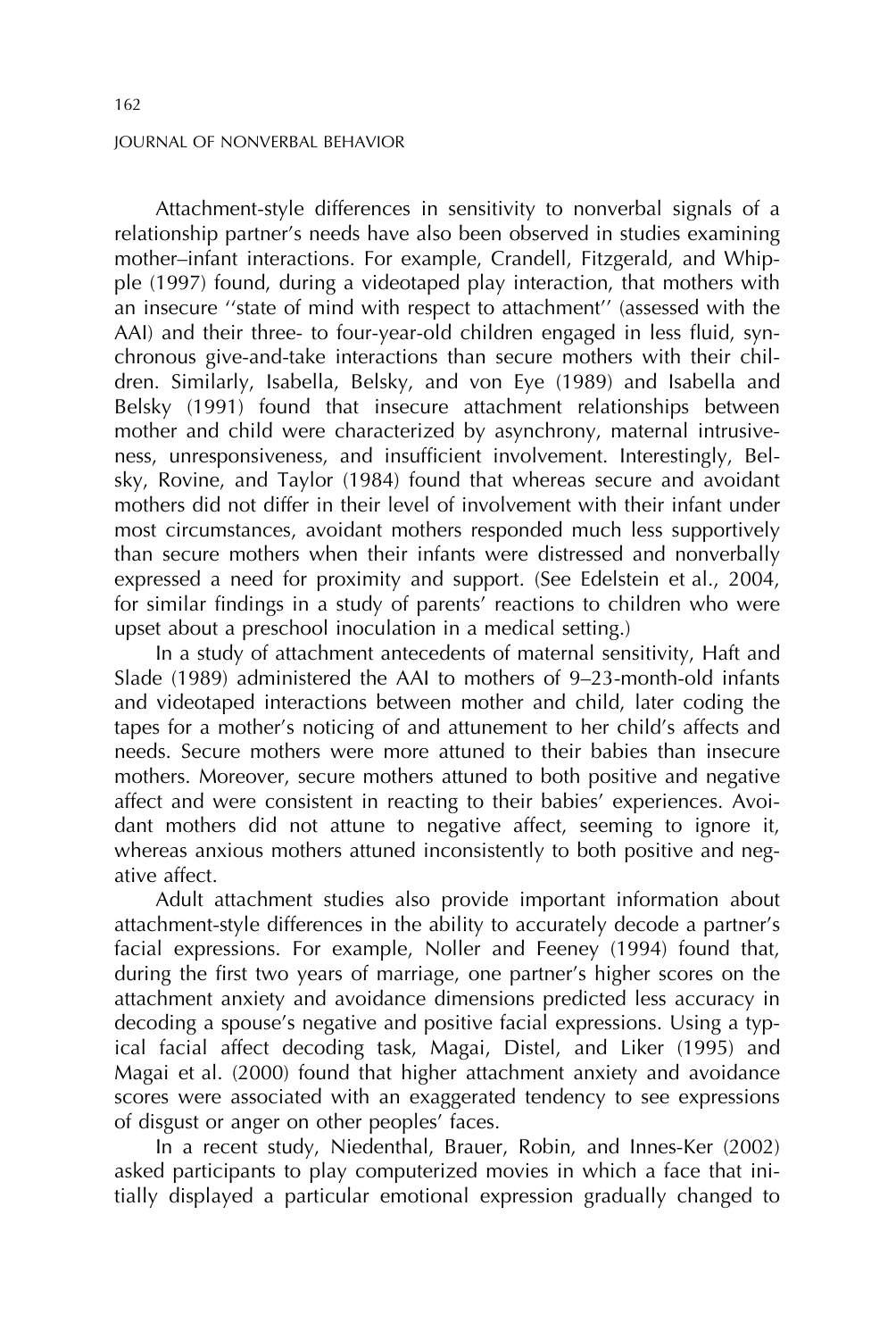another expression, and then to stop the display at the point where they perceived that the initial expression had disappeared from the face. Avoidant attachment was associated with a tendency to see the offset of happy and angry face expressions earlier, suggesting a tendency to minimize the encoding of emotion-relevant information and rapidly distance oneself from it. In contrast, attachment anxiety was associated with a tendency to notice the offset of these expressions later than secure persons, suggesting a tendency to maintain the encoding of emotional stimuli for longer periods of time. Interestingly, the addition of a distress-eliciting condition led avoidants to react more like anxious persons, implying that distress arousal may have interfered with their tendency to distance themselves from emotional stimuli. (For similar studies in which avoidant individuals under stress become more like anxious individuals, see Berant, Mikulincer, & Florian, 2001; Mikulincer, Dolev, & Shaver, 2004).

## Summary and Future Directions

Attachment theory has, from the beginning, emphasized the importance of both verbal and nonverbal behavior and sensitivity. Given the theory's original purpose, which was to conceptualize and provide a framework for studying infant–parent interactions, it has always assumed the importance of nonverbal indications of one person's discomfort, endangerment, or distress and the other person's nonverbal indications of sensitivity to that distress and willingness to provide protection, comfort, and support. Although the vast majority of early attachment studies focused on these issues in the context of infant–parent relationships and interactions, in recent years, considerable attention has been directed to adult analogs of those processes. It has proven possible to measure analogous individual differences among adults, especially with reference to their experiences and behavior in romantic or marital relationships. It has also been possible to experimentally influence people's sense of attachment security, allowing a range of effects of security and insecurity to be documented in the short term and permitting more powerful causal conclusions to be drawn.

In this article, we have necessarily interpreted the notions of nonverbal behavior and sensitivity broadly. Indeed, given the range of effects we have described and their compatibility with predictions from attachment theory, we infer that both verbal and nonverbal forms of expressiveness and sensitivity stem from the same underlying processes. The lack of focus in the adult attachment literature on specific nonverbal processes,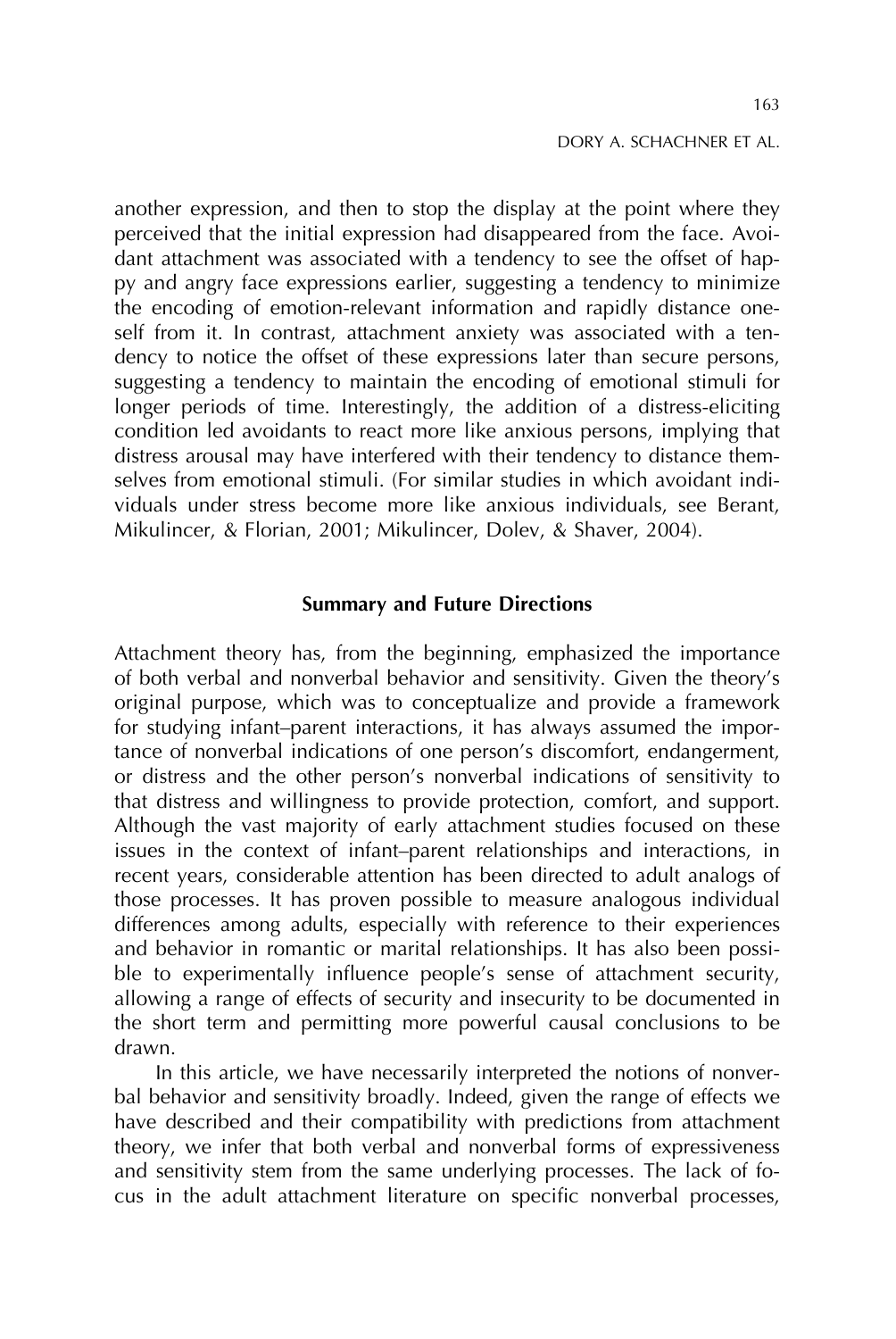however, leaves open many future questions for research. More research is needed, for example, on attachment-style differences in the perception and interpretation of a relationship partner's nonverbal expressions of positive and negative emotions. Future studies should also examine possible contextual, relational factors that increase a person's sense of attachment security in the short run and thereby momentarily heighten his or her ability or willingness to perceive accurately and respond adequately to a partner's emotions, wishes, needs, and behaviors. Research should also explore the effects of a partner's nonverbal expression skills and sensitivity on a person's own sense of attachment security, in the short run and over time, as the relationship develops. Research should determine whether innate deficits in nonverbal expression skills and sensitivity affect the functioning of the attachment system and the quality of interactions with attachment figures in times of need. Although we have focused throughout this article on possible effects of attachment-figure availability and responsiveness on the ability to encode and decode nonverbal signals, we do not mean to dismiss the possibility that innate deficits in these nonverbal abilities affect the responses of attachment figures to a child's or adult's bids for proximity.

Given that emotional expressiveness and sensitive responsiveness have been key constructs in attachment theory and in many studies of infant–parent attachment since the 1970s, it is surprising how few studies of attachment relationships in adulthood have focused on nonverbal expression skills and sensitivity. Turning attention to this issue will yield important dividends for both attachment theory and the study of nonverbal abilities.

## References

- Ainsworth, M. D. S., Blehar, M. C., Waters, E., & Wall, S. (1978). Patterns of attachment: Assessed in the strange situation and at home. Hillsdale, NJ: Erlbaum.
- Andersen, P. A., & Guerrero, L. K. (1998). The bright side of relational communication: Interpersonal warmth as a social emotion. In P. A. Andersen & L. K. Guerrero (Eds.), Handbook of communication and emotion: Research, theory, applications, and contexts (pp. 303–329). San Diego, CA: Academic Press.

Bandura, A. (1969). Principles of behavior modification. New York: Holt, Rinehart, & Winston.

- Barbee, A. P., & Cunningham, M. R. (1995). An experimental approach to social support communications: Interactive coping in close relationships. Communication Yearbook, 18, 381–413.
- Barbee, A. P., Rowatt, T. L., & Cunningham, M. R. (1998). When a friend is in need: Feelings about seeking, giving, and receiving social support. In P. A. Andersen & L. K. Guerrero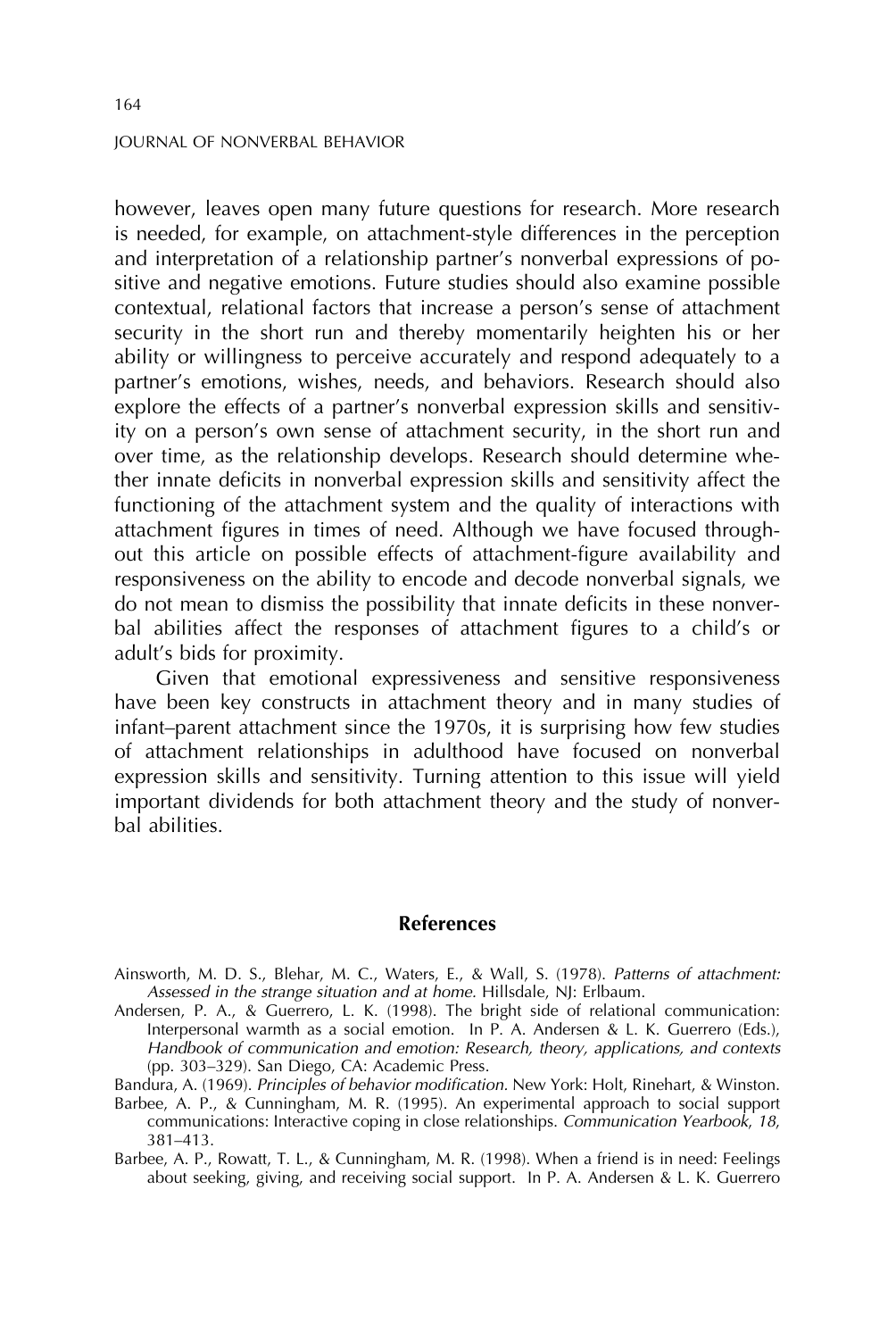(Eds.), Handbook of communication and emotion: Research, theory, applications, and contexts (pp. 281–301). San Diego, CA: Academic Press.

- Bartholomew, K. (1990). Avoidance of intimacy: An attachment perspective. Journal of Social and Personal Relationships, 7, 147–178.
- Becker-Stoll, F., Delius, A., & Scheitenberger, S. (2001). Adolescents' nonverbal emotional expressions during negotiation of a disagreement with their mothers: An attachment approach. International Journal of Behavioral Development, 25, 344–353.
- Belsky, J., Rovine, M., & Taylor, D. C. (1984). The Pennsylvania Infant and Family Development Project: II. The development of reciprocal interaction in the mother–infant dyad. Child Development, 48, 706–717.
- Berant, E., Mikulincer, M., & Florian, V. (2001). Attachment style and mental health: A oneyear follow-up study of mothers of infants with congenital heart disease. Personality and Social Psychology Bulletin, 8, 956–968.
- Bernieri, F. J. (2001). Toward a taxonomy of interpersonal sensitivity. In J. A. Hall & F. J. Bernieri (Eds.), Interpersonal sensitivity: Theory and measurement (pp. 3–20). Mahwah, NJ: Erlbaum.
- Bowlby, J. (1969/1982). Attachment and loss: Attachment (Vol. 1, 2nd ed.). New York: Basic Books.
- Bowlby, J. (1973). Attachment and loss: Separation: Anxiety and anger (Vol. 2). New York: Basic Books.
- Bowlby, J. (1980). Attachment and loss: Sadness and depression (Vol. 3). New York: Basic Books.
- Bowlby, J. (1988). A secure base: Clinical applications of attachment theory. London: Routledge.
- Brennan, K. A., Clark, C. L., & Shaver, P. R. (1998). Self-report measurement of adult attachment: An integrative overview. In J. A. Simpson & W. S. Rholes (Eds.), Attachment theory and close relationships (pp. 46–76). New York: Guilford Press.
- Buck, R. (1984). The communication of emotion. New York: Guilford Press.
- Burgoon, J. K., Buller, D. B., & Woodall, W. G. (1996). Nonverbal communication: The unspoken dialogue (2nd ed.). New York: McGraw-Hill.
- Camras, L. A., Ribordy, S., Hill, J., Martino, S., Spaccarelli, S., & Stefani, R. (1988). Recognition and posing of emotional expressions by abused children and their mothers. Developmental Psychology, 24, 776–781.
- Cassidy, J. (1994). Emotion regulation: Influence of attachment relationships. Monographs of the Society for Research in Child Development, 59, 228–249.
- Cassidy, J., & Kobak, R. (1988). Avoidance and its relation to other defensive processes. In J. Belsky & T. Nezworski (Eds.), Clinical implications of attachment (pp. 300–323). Hillsdale, NJ: Lawrence Erlbaum Associates.
- Collins, N. L., & Feeney, B. C. (2000). A safe haven: An attachment theory perspective on support seeking and caregiving in intimate relationships. Journal of Personality and Social Psychology, 78, 1053–1073.
- Crandell, L. E., Fitzgerald, H. E., & Whipple, E. (1997). Dyadic synchrony in parent–child interactions: A link with maternal representations of attachment relationships. Infant Mental Health Journal, 18, 247–264.
- DePaulo, B. M. (1992). Nonverbal behavior and self-presentation. Psychological Bulletin, 111, 203–243.
- DePaulo, B. M., Brittingham, G. L., & Kaiser, M. K. (1983). Receiving competence-relevant help: Effects on reciprocity, affect, and sensitivity to the helper's nonverbally expressed needs. Journal of Personality and Social Psychology, 45, 1045–1060.
- DePaulo, B. M., & Fisher, J. D. (1981). Too tuned-out to take: The role of nonverbal sensitivity in help seeking. Personality and Social Psychology Bulletin, 7, 201–205.
- DePaulo , B. M., & Friedman, H. S. (1998). Nonverbal communication. In D. T. Gilbert & S. T. Fiske (Eds.), The handbook of social psychology (4th ed., Vol. 2, pp. 3–40). New York: McGraw-Hill.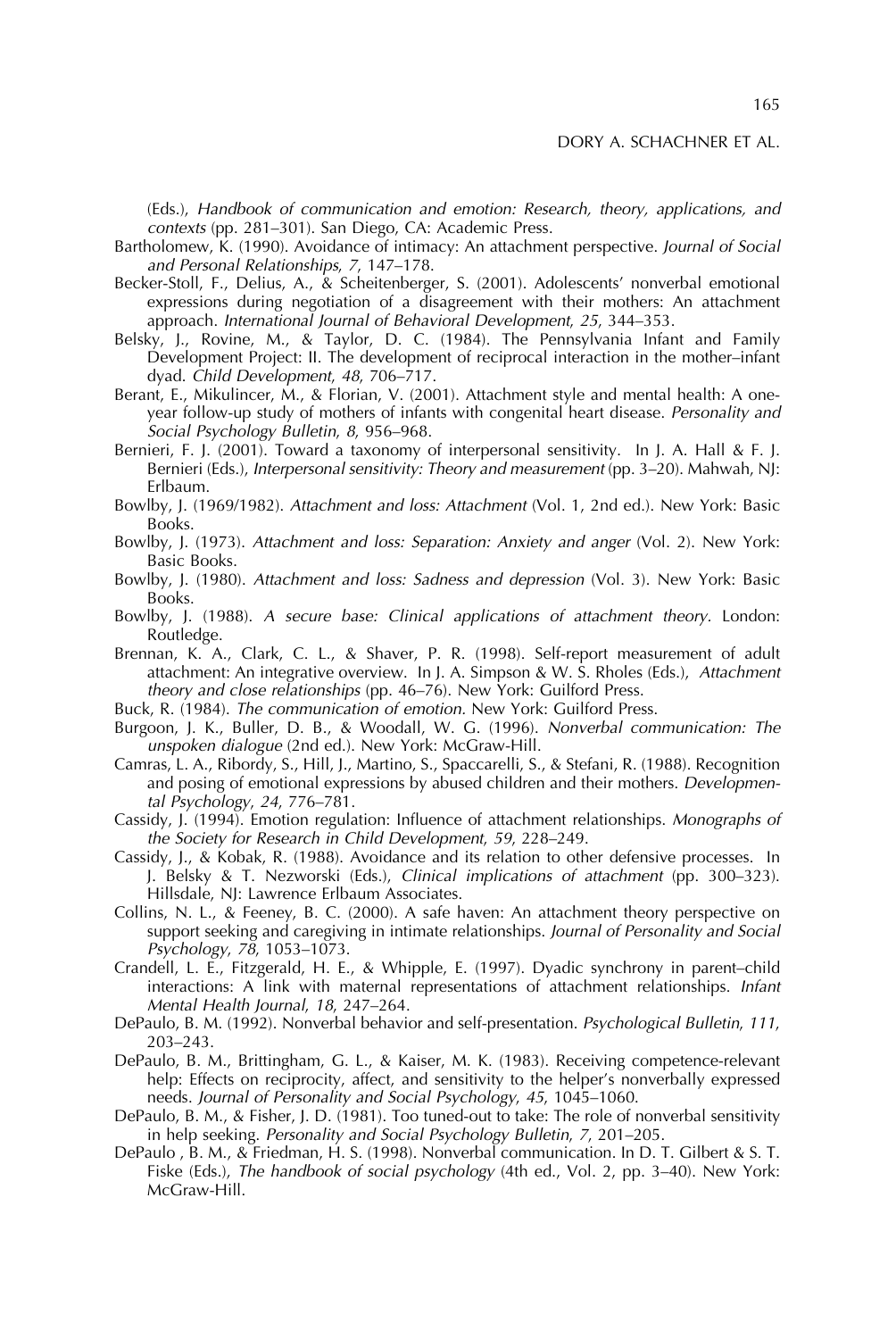- Ducharme, J., Doyle, A. B., & Markiewicz, D. (2002). Attachment security with mother and father: Associations with adolescents' reports of interpersonal behavior with parents and peers. Journal of Social and Personal Relationships, 19, 203–231.
- Edelstein, R. S., Alexander, K. W., Shaver, P. R., Goodman, G. S., Schaaf, J. M., & Quas, J. A. (2004). Adult attachment style and parental responsiveness during a stressful event. Attachment and Human Development, 6, 31–52.
- Eisenberg, N., Losoya, S., Fabes, R. A., Guthrie, I. K., Reiser, M., Murphy, B., Shepard, S. A., Poulin, R., & Padgett, S. (2001). Parental socialization of children's dysregulated expression of emotion and externalizing problems. Journal of Family Psychology, 15, 183–205.
- Ekman, P. (1988). Lying and nonverbal behavior: Theoretical issues and new findings. Journal of Nonverbal Behavior, 12, 163–175.
- Feeney, J. A. (1995). Adult attachment and emotional control. Personal Relationships, 2, 143–159.
- Feeney, J. A. (1996). Attachment, caregiving, and marital satisfaction. Personal Relationships, 3, 401–416.
- Feeney, J. A. (1999). Adult romantic attachment and couple relationships. In J. Cassidy & P. R. Shaver (Eds.), Handbook of attachment: Theory, research, and clinical applications (pp. 355–377). New York: Guilford Press.
- Feeney, J. A., & Hohaus, L. (2001). Attachment and spousal caregiving. Personal Relationships, 8, 21–39.
- Fonagy, P., Steele, M., Steele, H., Moran, G. S., & Higgit, P. (1991). The capacity for understanding mental states: The reflective self in parent and child and its significance for security of attachment. Infant Mental Health Journal, 12, 201–218.
- Fraley, R. C., & Shaver, P. R. (1998). Airport separations: A naturalistic study of adult attachment dynamics in separating couples. Journal of Personality and Social Psychology, 75, 1198–1212.
- Fraley, R. C., & Shaver, P. R. (2000). Adult romantic attachment: Theoretical developments, emerging controversies, and unanswered questions. Review of General Psychology, 4,  $132 - 154$ .
- Fraley, R. C., & Waller, N. G. (1998). Adult attachment patterns: A test of the typological model. In J. A. Simpson & W. S. Rholes (Eds.), Attachment theory and close relationships (pp. 77–114). New York: Guilford Press.
- Geerts, E., Bouhuys, A. L., & Bloem, G. M. (1997). Nonverbal support giving induces nonverbal support seeking in depressed patients. Journal of Clinical Psychology, 53, 35–39.
- Guerrero, L. K. (1996). Attachment-style differences in intimacy and involvement: A test of the four-category model. Communication Monographs, 63, 269–292.
- Haft, W., & Slade, A. (1989). Affect attunement and maternal attachment: A pilot study. Infant Mental Health Journal, 10, 157–172.
- Halberstadt, A. G. (1986). Family socialization of emotion expression and nonverbal communication styles and skills. Journal of Personality and Social Psychology, 51, 827–836.
- Hall, J. A., Carter, J. D., & Horgan, T. G. (2001). Status roles and recall of nonverbal cues. Journal of Nonverbal Behavior, 25, 79–100.
- Hall, J. A., Halberstadt, A. G., & O'Brien, C. E. (1997). ''Subordination'' and nonverbal sensitivity: A study and synthesis of findings based on trait measures. Sex Roles, 37, 295–317.
- Harlow, H. F. (1959). Love in infant monkeys. Scientific American, 200, 68–86.
- Hazan, C., & Shaver, P. R. (1987). Romantic love conceptualized as an attachment process. Journal of Personality and Social Psychology, 52, 511–524.
- Henley, N. M. (1977). Body politics: Power, sex, and nonverbal communication. Englewood Cliffs, NJ: Prentice-Hall.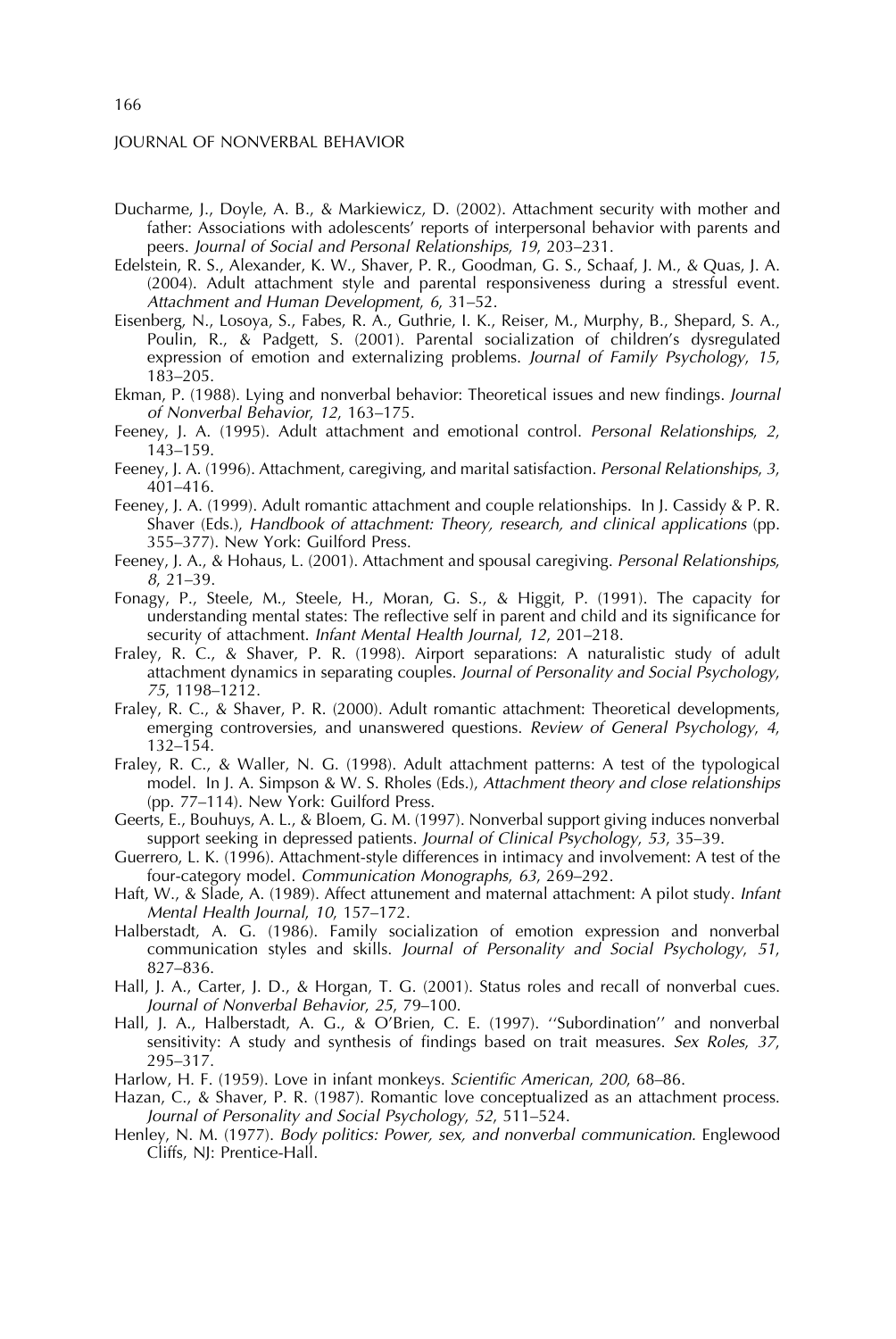- Hesse, E. (1999). The Adult Attachment Interview: Historical and current perspectives. In J. Cassidy & P. R. Shaver (Eds.), Handbook of attachment: Theory, research, and clinical applications (pp. 395–433). New York: Guilford Press.
- Hodgins, H. S., & Belch, C. (2000). Interpersonal violence and nonverbal abilities. Journal of Nonverbal Behavior, 24, 3–24.
- Isabella, R. A., & Belsky, J. (1991). Interactional synchrony and the origins of infant–mother attachment: A replication study. Child Development, 62, 373–384.
- Isabella, R. A., Belsky, J., & vonEye, A. (1989). Origins of infant–mother attachment: An examination of interactional synchrony during the infant's first year. Developmental Psychology, 25, 12–21.
- Jones, S. M., & Guerrero, L. K. (2001). The effects of nonverbal immediacy and verbal person centeredness in the emotional support process. Human Communication Research, 27, 567–596.
- Kafetsios, K., & Nezlek, J. B. (2002). Attachment styles in everyday social interaction. European Journal of Social Psychology, 32, 719–735.
- Keelan, J. P. R., Dion, K., & Dion, K. L. (1998). Attachment style and relationship satisfaction: Test of a self-disclosure explanation. Canadian Journal of Behavioral Science, 30, 24–35.
- Kestenbaum, R., Farber, E. A., & Sroufe, L. A. (1989). Individual differences in empathy among preschoolers: Relation to attachment history. In N. Eisenberg (Eds.), *Empathy and related* emotional competence: New Directions for Child Development (No. 44, pp. 51–64). San Francisco, CA: Jossey-Bass.
- Kunce, L. J., & Shaver, P. R. (1994). An attachment-theoretical approach to caregiving in romantic relationships. In K. Bartholomew & D. Perlman (Eds.), Advances in personal relationships (Vol. 5, pp. 205–237). London, UK: Kingsley.
- LaFrance, M., & Henley, N. M. (1994). On oppressing hypotheses: Or differences in nonverbal sensitivity revisited. In H. Radtke, S. Lorraine & J. Henderikus (Eds.), Power/gender: Social relations in theory and practice (pp. 287–311). Thousand Oaks, CA: Sage Publications.
- Le Poire, B. A., Shepard, C., & Duggan, A. (1999). Nonverbal involvement, expressiveness, and pleasantness as predicted by parental and partner attachment style. Communication Monographs, 66, 293–311.
- Magai, C., Cohen, C. I., Culver, C., Gomberg, D., & Malatesta, C. (1997). Relation between premorbid personality and patterns of emotion expression in mid- to late-stage dementia. International Journal of Geriatric Psychiatry, 12, 1092–1099.
- Magai, C., Distel, N., & Liker, R. (1995). Emotion socialisation, attachment, and patterns of adult emotional traits. Cognition and Emotion, 9, 461–481.
- Magai, C., Hunziker, J., Messias, W., & Culver, L. C. (2000). Adult attachment styles and emotional biases. International Journal of Behavioral Development, 24, 301–309.
- Mikulincer, M. (1998). Adult attachment style and individual differences in functional versus dysfunctional experiences of anger. Journal of Personality and Social Psychology, 74, 513–524.
- Mikulincer, M., Dolev, T., & Shaver, P. R. (2004). Attachment related strategies during thoughtsuppression: Ironic rebounds and vulnerable self-representations. Journal of Personality and Social Psychology, 87, 940–956.
- Mikulincer, M., Gillath, O., Halevy, V., Avihou, N., Avidan, S., & Eshkoli, N. (2001). Attachment theory and reactions to others' needs: Evidence that activation of the sense of attachment security promotes empathic responses. Journal of Personality and Social Psychology, 81, 1205–1224.
- Mikulincer, M., Gillath, O., & Shaver, P. R. (2002). Activation of the attachment system in adulthood: Threat-related primes increase the accessibility of mental representations of attachment figures. Journal of Personality and Social Psychology, 83, 881–895.
- Mikulincer, M., Hirschberger, G., Nachmias, O., & Gillath, O. (2001). The affective component of the secure base schema: Affective priming with representations of attachment security. Journal of Personality and Social Psychology, 81, 305–321.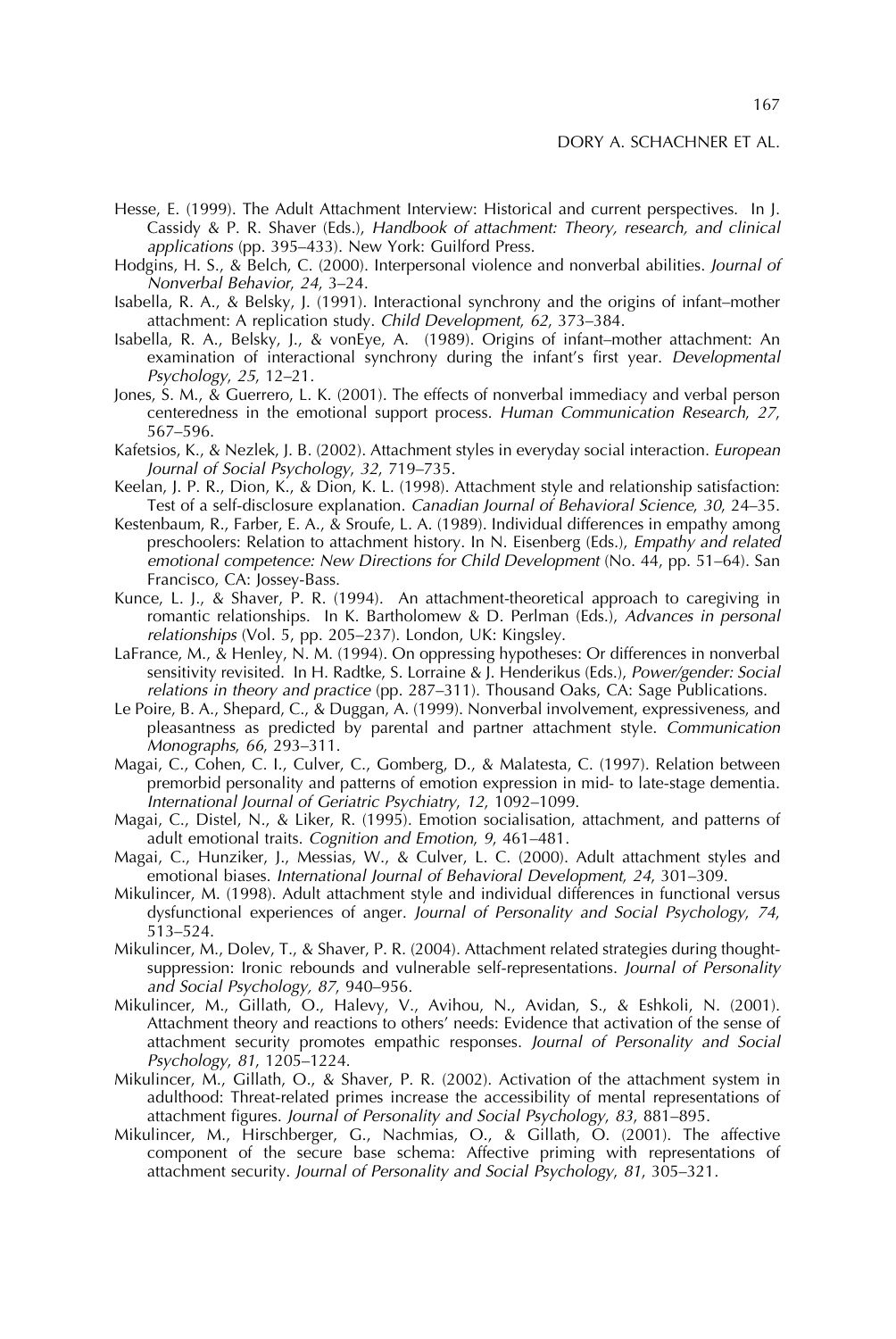- Mikulincer, M., & Horesh, N. (1999). Adult attachment style and the perception of others: The role of projective mechanisms. Journal of Personality and Social Psychology, 76, 1022–1034.
- Mikulincer, M., & Nachshon, O. (1991). Attachment styles and patterns of self-disclosure. Journal of Personality and Social Psychology, 61, 321–331.
- Mikulincer, M., Orbach, I., & Iavnieli, D. (1998). Adult attachment style and affect regulation: Strategic variations in subjective self-other similarity. Journal of Personality and Social Psychology, 75, 436–448.
- Mikulincer, M., & Shaver, P. R. (2003). The attachment behavioral system in adulthood: Activation, psychodynamics, and interpersonal processes. In M. P. Zanna (Ed.), Advances in experimental social psychology (Vol. 35, pp. 53–152). New York: Academic Press.
- Mikulincer, M., Shaver, P. R., Gillath, O., & Nitzberg, R. (in press). Attachment, compassion, and altruism: Augmentation of attachment security increases compassion and helping. Journal of Personality and Social Psychology.
- Mischel, W. (1973). Toward a cognitive social learning reconceptualization of personality. Psychological Review, 80, 252–283.
- Nicely, P., Tamis-LeMonda, C. S., & Grolnick, W. S. (1999). Maternal responsiveness to infant affect: Stability and prediction. Infant Behavior and Development, 22, 103–117.
- Niedenthal, P. M., Brauer, M., Robin, L., & Innes-Ker, A. H. (2002). Adult attachment and the perception of facial expression of emotion. Journal of Personality and Social Psychology, 82, 419–433.
- Noller, P. (1985). Nonverbal communication and marital interaction. New York: Pergamon.
- Noller, P., & Feeney, J. A. (1994). Relationship satisfaction, attachment, and nonverbal accuracy in early marriage. Journal of Nonverbal Behavior, 18, 199–221.
- Notarius, C. I., & Levenson, R. W. (1979). Expressive tendencies and physiological response to stress. Journal of Personality and Social Psychology, 37, 1204–1210.
- Pietromonaco, P. R., & Feldman Barrett, L. (1997). Working models of attachment and daily social interactions. Journal of Personality and Social Psychology, 73, 1409–1423.
- Pollak, S. D., & Tolley-Schell, S. A. (2002). Effects of early experience on children's recognition of facial displays of emotion. Developmental Psychology, 38, 784–791.
- Pollak, S. D., & Tolley-Schell, S. A. (2003). Selective attention to facial emotion in physically abused children. Journal of Abnormal Psychology, 112, 323–338.
- Roberts, J. E., Gotlib, I. H., & Kassel, J. D. (1996). Adult attachment security and symptoms of depression: The mediating roles of dysfunctional attitudes and low self-esteem. Journal of Personality and Social Psychology, 70, 310–320.
- Rosenthal, R., Hall, J. A., DiMatteo, M. R., Rogers, P. L., & Archer, D. (1979). Sensitivity to nonverbal communication: The PONS test. Baltimore, MD: The John Hopkins University Press.
- Searle, B., & Meara, N. M. (1999). Affective dimensions of attachment styles: Exploring selfreported attachment style, gender, and emotional experience among college students. Journal of Counseling Psychology, 46, 147–158.
- Shaver, P. R., & Clark, C. L. (1994). The psychodynamics of adult romantic attachment. In J. M. Masling & R. F. Bornstein (Eds.), Empirical perspectives on object relations theory: Empirical studies of psychoanalytic theories (Vol. 5, pp. 105–156). Washington, DC: American Psychological Association.
- Shaver, P. R., & Hazan, C. (1993). Adult romantic attachment: Theory and evidence. In D. Perlman & W. Jones (Eds.), Advances in personal relationships (Vol. 4, pp. 29–70). London: Jessica Kingsley.
- Siegman, A. W., & Feldstein, S. (1987). Nonverbal behavior and communication. Hillsdale, NJ: Erlbaum.
- Simpson, J. A., Ickes, W., & Blackstone, T. (1995). When the head protects the heart: Empathic accuracy in dating relationships. Journal of Personality and Social Psychology, 69, 629–641.